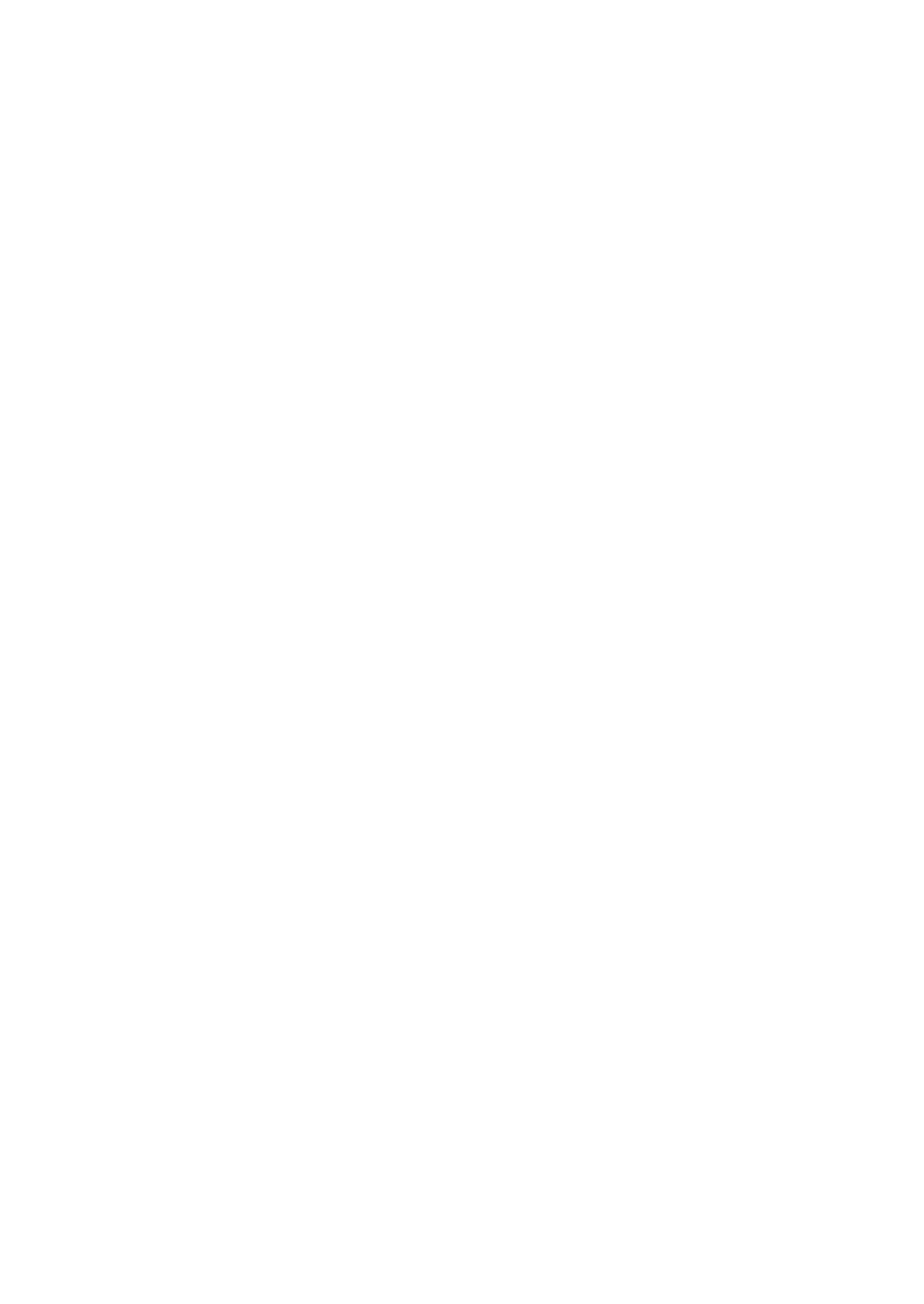#### Atatürk Üniversitesi• Atatürk University Türkiyat Araştırmaları Enstitüsü Dergisi • Journal of Turkish Researches Institute TAED-71, 2021. 327-350

# KÜLTÜREL ÜRETKENLİK BAĞLAMINDA YARATICI AKTÖRLER (NEVSEHİR İLİ ÖRNEĞİ) CREATIVE ACTORS IN THE CONTEXT OF CULTURAL PRODUCTIVITY (NEVSEHIR PROVINCE EXAMPLE)

# KÜBRA YII DIZ ALTIN

# **Öz**

Kültür endüstrisi kavramıyla doğrudan ilişkili olan "yaratıcı endüstri", son yıllarda sıklıkla ifade edilen ve üzerinde çalışma yapılan bir alan haline gelmiştir. Kültür ile ekonomik değeri birleştiren bir kavram olan kültür endüstrisi, yaratıcılık ile bir araya geldiğinde "yaratıcı endüstrileri" meydana getirmektedir. Yaratıcı insanların ürettiği ürünlerin oluşturduğu yaratıcı endüstriler zanaattan sanata, reklamdan videoya ve yayıncılıktan yazılıma kadar toplumun hemen her alanında faaliyet gösterebilmektedirler.

Şehirlerin kalkınmasında büyük etkisi olan yaratıcı sınıflar "yerelden evrensele" dönüşümü sağlayacak aktörlerdir. "İnsan sermayesi" yaklaşımı olarak isimlendirilen bu değerlendirme biçimi, UNESCO kapsamında yürütülen "Yaratıcı Şehirler Ağı", "Yaşayan İnsan Hazineleri", "Marka Kentler" gibi programlarla desteklenmektedir. Söz konusu programların yürütülmesinde bölge veya şehir cazibesinin artırılması öncelikli olarak alınmaktadır. Kültür turizmiyle de bağlantılı olan bu uygulamalar,

yaratıcılıkla doğrudan ilişkilidir. Yaratıcı endüstri bağlamında kültürel üretkenliğin temel alındığı bu çalışmada, Nevşehir örneğinde yaratıcı aktörlerin bölgesel kalkınmadaki rollerinin tespiti amaçlanmıştır. Yöntem olarak R. Florida'nın geliştirdiği "3T modeli" kullanılmış, Nevşehir'deki yaratıcı sınıf üzerinde durularak bölgenin yaratıcı endüstri içindeki yeri tespit edilmiş ve bu endüstrinin geliştirilmesi konusunda çeşitli önerilerde bulunulmuştur.

**Anahtar Kelimeler**: Kültür Ekonomisi, Yaratıcı Endüstri, Kültür Turizmi, Yaratıcı Aktörler, 3T Modeli.

#### **Abstract**

"The creative industry" has become an area frequently studied and studied in recent years. The culture industry creates "creative industries" when combined with creativity. The creative industries produce products in every area of the society, from craft to art, from advertising to video and from publishing to software.

The creative classes are the actors that will provide the transformation "from local to the universal". This type of evaluation, known as the "human capital" approach, is supported by programs such as "Creative Cities Network", "Living Human Treasures, "Brand Cities" carried out under UNESCO. In the implementation of these programs, it is important to increase the attractiveness of the region or city. These practices, which are also linked to cultural tourism, are directly related to creativity.

In this study, it is aimed to determine the roles of creative actors in regional development in the case of Nevşehir province. This method is based on "the 3T model" developed by R. Florida. In this context, the creative class in Nevşehir was emphasized; the place of the region in the creative industry was determined and suggestions have been made on this issue.

**Key Words**: Cultural Economy, Creative Industry, Cultural Tourism, Creative Actors, 3T Model.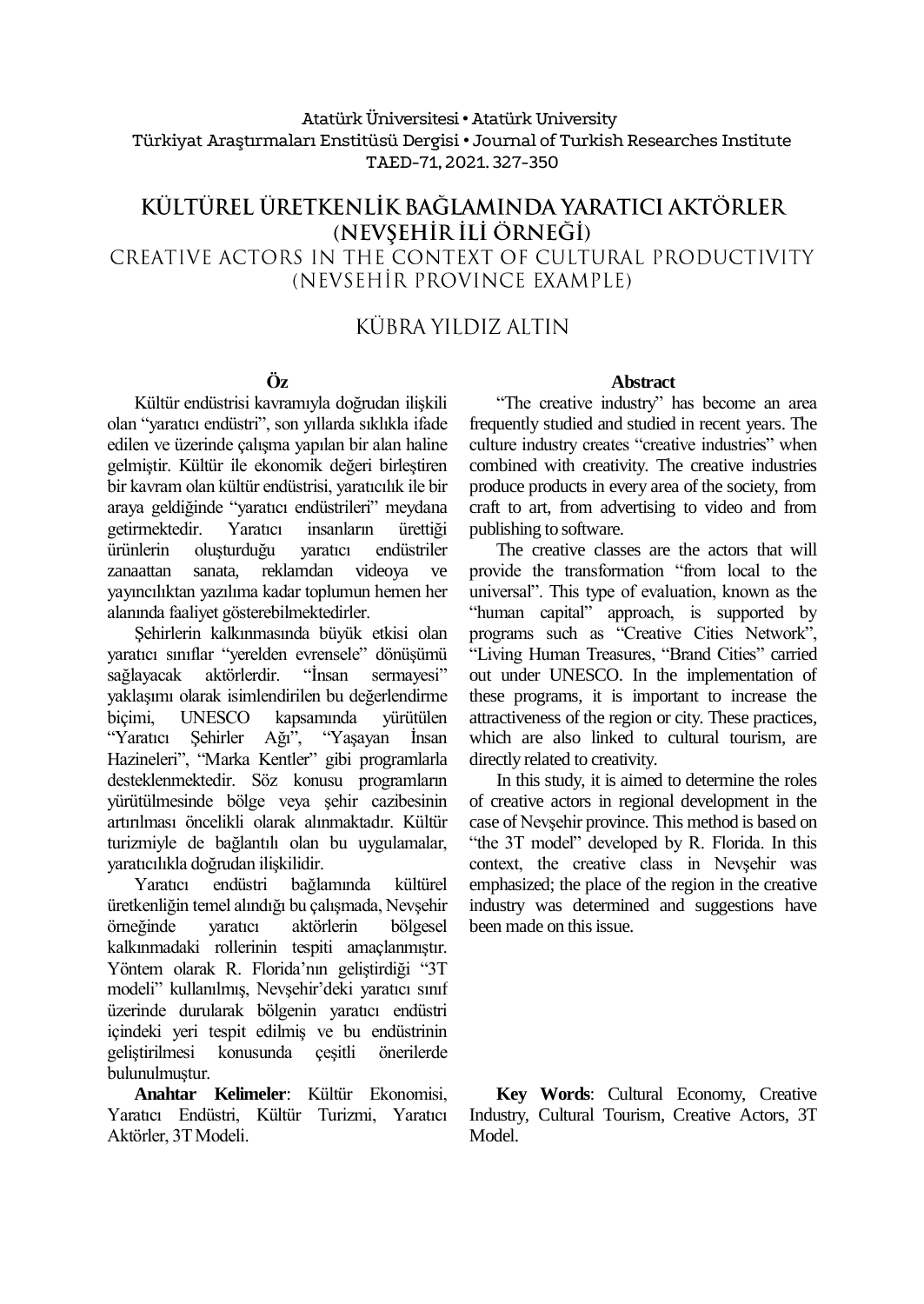### 328 TAED<sup>71</sup>

#### *Structured Abstract*

*The designs of the cities change with the evolving creativity. Today, The "Design Cities" theme in the "Creative Cities Network" within the scope of UNESCO is a harbinger of change. Therefore, as the technological reliance on materials in building construction increases, architects will be able to create higher and more visually satisfying designs. This situation, which is naturally related to technological development, also shows the potential of countries advancing in technology to create "cities of the future" where they can use their creativity in every field.*

*The future will progress in harmony with creativity. In such a case, creativity will not only be in the field of architecture, but will come to the fore in every subject that concerns humanity. In this context, the study is based on the cultural industries shaped on the basis of creativity. It evaluates these industries in the context of cultural productivity. Nevşehir province was chosen as the sample in the study, and the creative class here was handled with a holistic and critical perspective.*

*The 3T model proposed by Florida is based on the study. This model is a method frequently used in local development-oriented studies. The model suggested by the researcher was used in accordance with research and publication ethics, and an ethics committee decision was not required.*

*Three basic structures are needed for a region to grow. The key to understanding the new economic geography of creativity and its positive effects on economic consequences with Florida's modelling is the "3T" model. 3Ts are a model used to explain why some cities are not growing despite some technology reserves and world-class universities. When this model is read in reverse, it is revealed what are the keys to a city's growth and economic development.*

*Depending on the 3T model, there are three basic features a region should have. According to the model, regional growth is only possible in this way. "Attracting creative people", "creating innovation" and "promoting economic growth". In this context, the regional growth power derives from the creative class that is open to innovation and approaches innovation and differences with tolerance, that is, prefers places with high quality of life.*

*Technology in Florida modelling is a concept related to the extent to which a region, city or country benefits from technology. It is accepted by economists that technology is the key to growth. In this model, "creative class" in a region refers to "human capital". Economists agree that talented, ambitious, educated and entrepreneurial people are a central force in economic progress. The last item is tolerance, a concept related to how innovations are met. Factors such as school and education, recreational and recreational environments, residences and natural environment, accessibility, the political and social environment of a region, city or country indicate the quality of life of that place. Cities where various scientific, social and cultural activities can be carried out easily, ideas can be expressed freely and differences are tolerated are places where understanding and creativity are high.*

*One of the biggest institutions that have the power to transform the city is the universities located in the city. One of the indicators of the creative class is the number of higher education and higher education areas. Along with the state university operating under the name of Nevşehir Hacı Bektaş Veli University, there is also a foundation university under the name of Cappadocia University in the city.*

*Another indicator of the creative class of the city is the number of those receiving higher education and higher education. Writers, musicians and music performed by the institution, painters, photographers, graphic artists and the products they designed, facilities serving the social and cultural area within the university are creative cultural resources. Symposiums, congresses and conferences organized by the university in particular attract the creative class to the city. This situation also exemplifies the university's role in the city.*

*Until today, various books on culture and history of Nevşehir have been published under the sponsorship of Nevşehir Hacı Bektaş Veli University. At this point, in addition to its educational*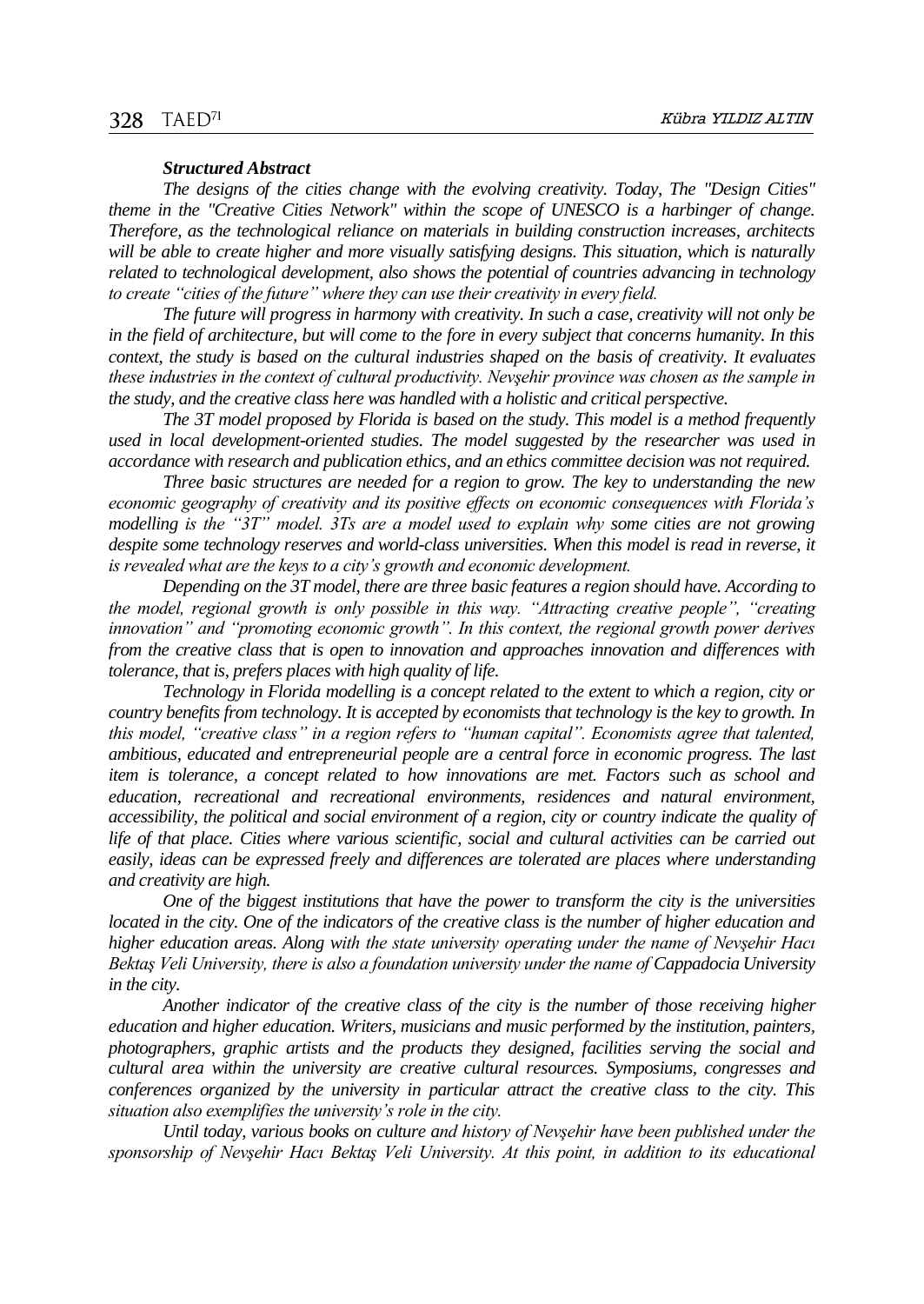*function, the university has served as and continues to be the publishing industry, one of the creative cultural sectors.*

*Nevşehir and its region is one of the important centers in terms of handicrafts (being the place of tradition creators) as well as its historical structure. Handcrafts such as carpet and rug weaving in Ürgüp and Avanos, pottery in Avanos, and onyx stone embroidery in Hacı Bektaş constitute the creative potential of the region.*

*The masters of the poetry tradition performed (Poet Sadık Gül, grandson of the late Refik Başaran, Refik Başaran with the same name and surname) in the region are among the creative actors. In this respect, adding new ones to the creative actors of Nevşehir living in Nevşehir with new studies in the field of audio arts will contribute to the creative economy of the region.*

*Pottery is one of the common traditional professions in Avanos of Nevşehir. This art space, which is not only artistic but a source of income, is a material that is used in almost every area from ornaments to traditional cuisine of the region. Pottery masters are among the creative actors of the region.*

*Nevşehir gastronomy is also an art space and the cook of this culture is a creative actor of that culture. Culinary culture appeals to both the palate and the eyes. Culinary culture, one of the creative areas of the cultural industry, is also one of the themes in the Creative Cities Network.*

*Dramatic arts are among the areas where creativity is used at a high level. Various dramatic arts are performed in the region. This is an important step for regional development and individualization of women. It is noteworthy that the state university in the region also has a theater club and performs plays in various periods.*

*As a result, cultural management in Nevşehir province should be more planned. In the context of cultural production, practices specific to creative actors should be encouraged. In this process, the local government and other institutions and organizations in the province, especially the university, should act in cooperation.*

*The class, which is named as the creative actor in the province of Nevşehir and is a part of the culture industry, should be supported especially at the point of using technology. Nevşehir municipality must be included in one of the cities networks determined by UNESCO. Studies on this issue should be started immediately. This will contribute to the development of the creativity of the region. In addition to all these, especially intangible cultural heritage products of the region should be promoted in the new destination areas of the province. In this way, studies for the culture industry will support creative actors.*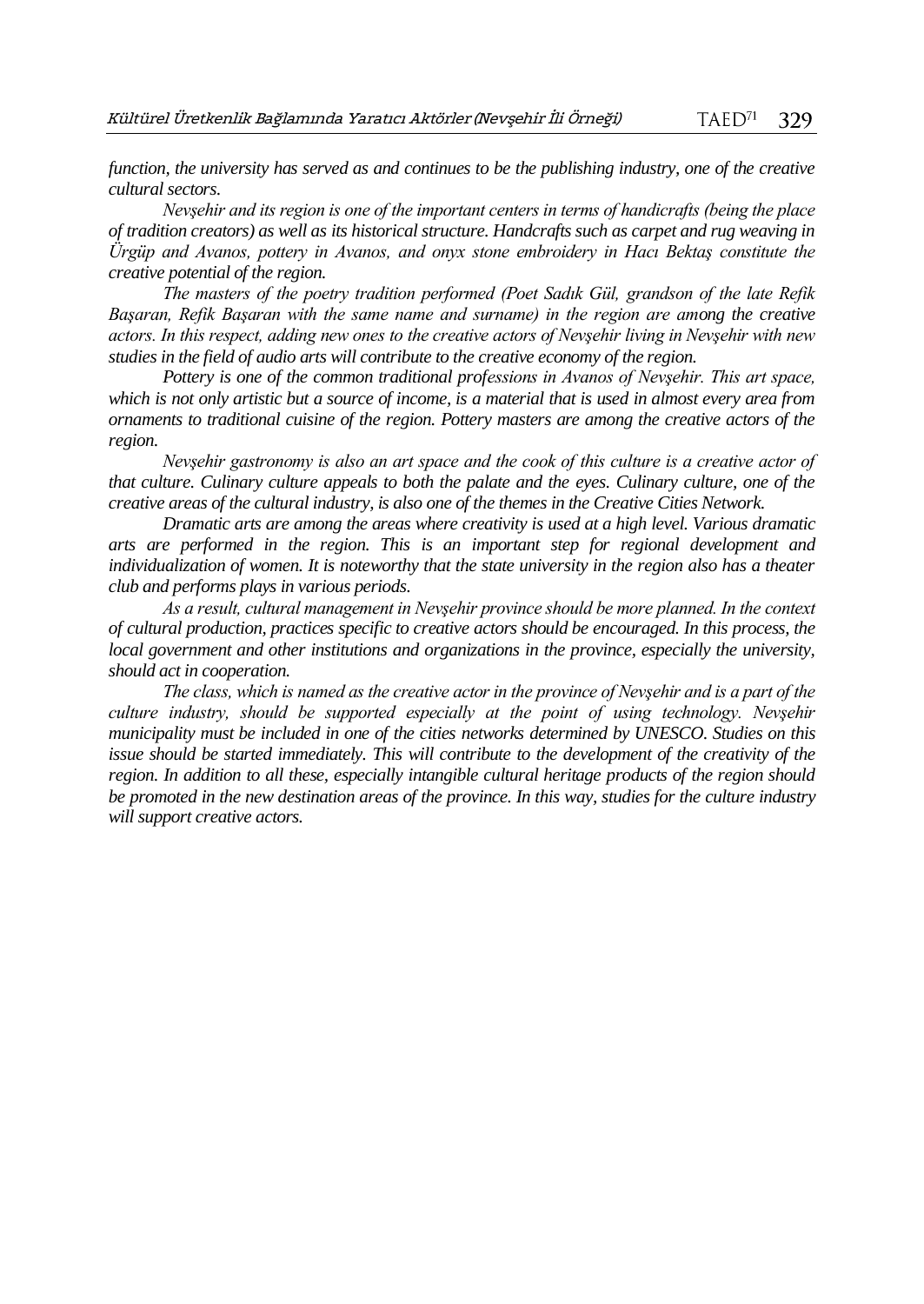#### **Giriş**

Yaratıcılığın ne olduğu, küreselleşme çağında yaratıcılığın evrimleşip evrimleşmeyeceği, geleceğin şehirlerinin nasıl olacağı gibi soruları çoğaltmak mümkündür. Bu çalışmaya klasik bir tanımla başlamaktan veya giriş yapmaktansa geleceğin yaratıcılığını hayal etmek çalışmanın boyutlarını daha da ileriye taşıyacaktır. O halde, geleceğin şehirlerinin nasıl olacağı üzerine düşünülmelidir. Bu sorunun birden fazla cevabı olmakla birlikte en kapsayıcı cevap şu olabilir. Geleceğin şehirleri daha akıllı olacak ve bir tür yaşayan organizmalara dönüşecektir. Bu noktada şehir yönetimi ve planlaması kilit bir rol oynayacaktır. Gelecekte gök çiftliklerinin kurulması, çatılarda yağmur toplama sistemlerinin geliştirilmesi, kaldırımlarda atılan her adımı/kinetik enerjiyi elektronik enerjisine dönüştüren ayakkabıların icat edilmesi ve park alanlarının akıllı hale getirilmesi gibi yaratıcılık ürünü olan "şehirsel evrimleşmelerin" görülmesi muhtemeldir. Evrimleşen yaratıcılıkla beraber kentlerin tasarımları da değişecektir. Günümüzde UNESCO kapsamındaki "Yaratıcı Şehirler/Kentler Ağı" içerisinde "Tasarım Şehirleri" temasının bulunması bu değişimin habercisidir. Örneğin, Japonya'da şehrin estetik görüntüsünü bozduğu gerekçesiyle şehir manzarasında görülen boşluğu kapatmak için havada asılı gibi duran bir gökdelen inşa edilmiştir. Tamamen şehrin peyzajının iyileştirilmesine yönelik olan bu uygulama, aynı zamanda yaratıcılığın üst düzeyde kullanıldığı örneklerden biridir (Discovery Channel 2009). Dolayısıyla bina yapımındaki malzemeler hafifleyip bu malzemelere teknolojik olarak güven arttıkça mimarlar daha yüksek ve görsel açıdan daha tatmin edici tasarımlar gerçekleştirebileceklerdir. Teknolojik gelişmeyle doğal olarak ilişkili olan bu durum, aynı zamanda teknolojide ilerleyen ülkelerin yaratıcılıklarını her alanda kullanabilecekleri "geleceğin şehirlerini" yaratma potansiyellerini göstermektedir.

Binaların tamamen medyanın yeni bir formunu alması neredeyse kaçınılmazdır. Bu bağlamda akıllı kentler oluşacak ve geleceğin bina duvarları dijital olacaktır: dijital beton, dijital tuğla, dijital su duvarı, dijitalleşen çağda, yer kaplayan ve su israfına neden olan su çeşmeleri yerine dijital su veya çeşme yaratıcılığın boyutlarını örneklemektedir. Böyle bir yapılanmada ihtiyaç duyulan enerji ise yine doğal yollarla sağlanabilecektir: Yürüme, koşma gibi yollar oluşan kinetik enerjiyi elektronik enerjiye dönüştürebilen cihaz geliştirilmiş durumdadır (Aykanat 2017).

Yaşanan sorunlar, eğer doğru okunabilirse, çözümler üretme sürecinde işlevsel olabilirler. Mevcut bir sorunun çözümü için aranan yollar, bir bakıma, yaratıcılığın üst düzeyde kullanılabileceği alanlardır. Sorunların giderilmesi için önerilecek yollar, yaratıcı düşünmeyi beraberinde getirir. O halde çözüm arayışı, sorunları algılayıp tespit ettikten sonra geliştirilebilecek politikalarla mümkün olacaktır.

Geleneksel bilginin canlı bir şekilde varlığını sürdürdüğü yaşayan kültürel miraslar ve ekonomi arasında karşılıklı bir ilişki bulunmaktadır. Günümüzün gelişmiş, modern sanayi toplumlarının gelenek bilgisinden ve yerelin kültürel belleğinden esinlenerek "kültürel ekonomik değer üretmeleri", bu bilginin gelir sağlayıcı ekonomik bir değere dönüştürülebileceğini örneklemektedir. Bu bağlamda geleneksel bilgiden hareketle gerçekleştirilecek bir üretim, özgünlüğü beraberinde getirecek ve bu sayede yeni yaratıcılık alanlarının önünü açacaktır (Özdemir 2018: 22, Zengin ve Kılınç Ürkmez 2013: 93-94).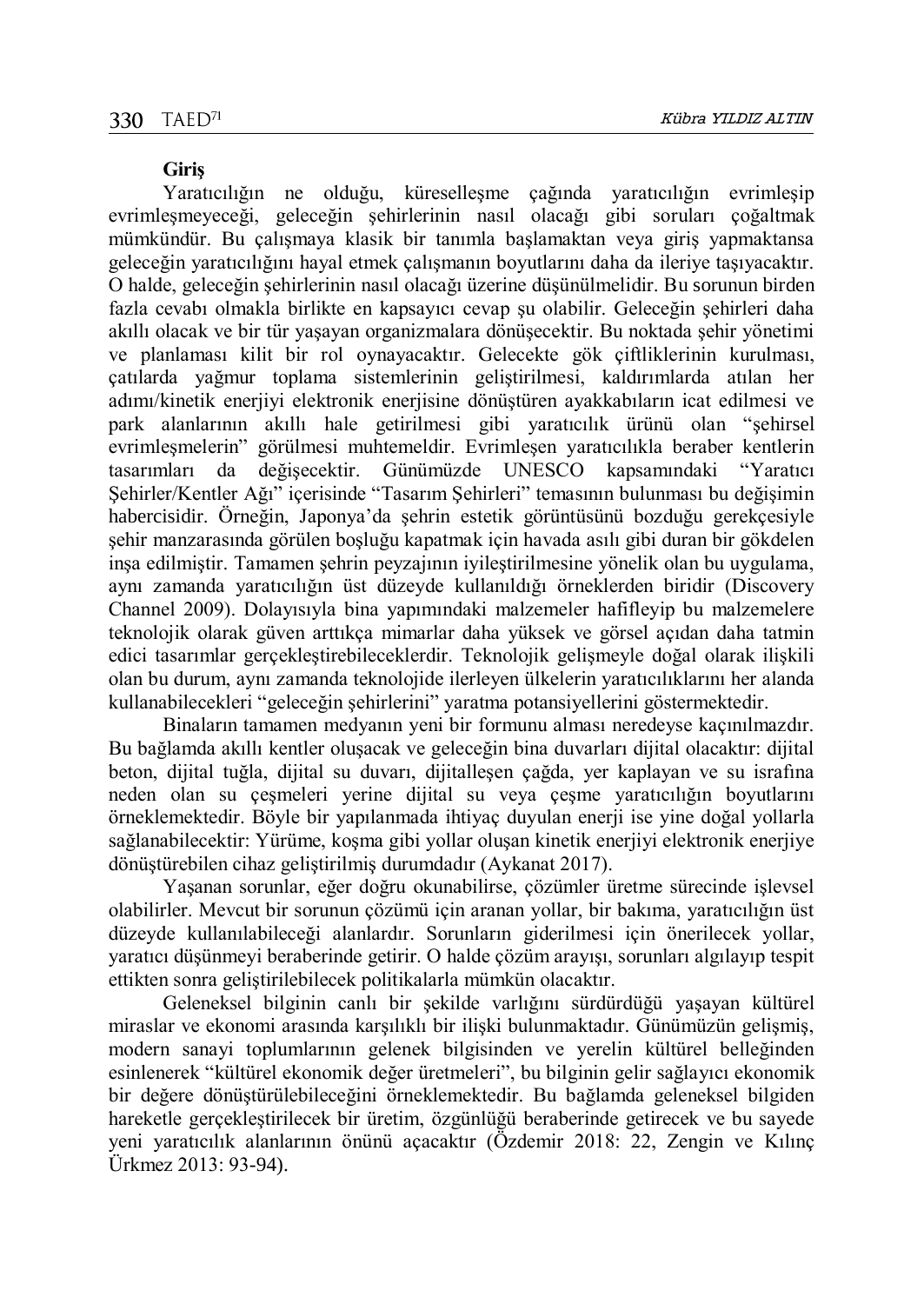Özgünlük ve yaratıcılık, birbirini besleyen iki temel ögedir. Özdemir'in (2020: 3) belirttiği gibi günümüzde hâkim olan kültürel yaratıcı çağ, sanayi kentinden yaratıcı kente dönüşümü beraberinde getirmiştir. Bu dönüşüm, özgünlükler alanı olan kültürel mirasların yaratıcı ekonomiye eklenmesini sağlamıştır. Diğer bir ifadeyle, geleneksel bilginin ekonomik değeri ve dönüştürücü gücü fark edilmiştir. Bu bakımdan geleceğin ekonomik gücü, geleneksel bilginin içinde bulunduğu yaşayan kültürel mirasların üzerinde yükselecektir.

Yeni ve yaratıcı ekonomi endüstrilerini bünyesinde bulunduran ve istihdam sağlayan; kalifiyeli çalışanların yoğunlaştığı, festivaller ve çeşitli sanat gösterileri gibi dinamik bir kültürel ortama sahip olan yaratıcı kentlerin esin kaynakları, özgün nitelikler taşıyan kendi kültürleridir. Bu bakımdan günümüz ekonomisi, "kentlerin kültür ekonomileri" üzerinde büyümektedir (Şimşek ve Güven 2017: 1132).

### **1. Yöntem**

## **1.1. Florida ve 3T Modeli**

Çalışmada Florida'nın önerdiği 3T modeli temel alınmıştır. Bu model, yerel kalkınma odaklı veya belirli bir şehirdeki gelişmişliği ele alan çalışmalarda sıklıkla kullanılan bir yöntemdir. Bu bağlamda çalışmada kullanılan model, araştırma ve yayın etiğine uygun olarak kullanılmış olup ayrıca bir etik kurul kararı gerekmemiştir.

Bir toplumun kültürel kaynaklarını ekonomik değeri olan ürünlere dönüştürebilme kapasitesi, o toplumun yaratıcılığı ile paraleldir (Kumral 2010). Bu bağlamda ülkelerin yaratıcılık kapasitelerini ölçmeleri bir gereklilik halini almıştır. Ölçümler sonucunda ortaya çıkan veriler ise ele alınması gereken öncelikleri veya sorunları belirleme noktasında planlayıcılara çeşitli alanlarda yardım edecektir. Küreselleşmenin ve elektronikleşmenin en hızlı ilerlediği bir çağ olan 21. yüzyıl, yaratıcılığın pazarlandığı bir dönemdir. Bu devrede yaratıcılığın ekonomik değere dönüşmesi veya dönüştürülmesi, ülkelerin gelişmelerinde ve küreselleşmelerinde önemli ölçütlerden biri kabul edilmektedir.

Son zamanların moda kavramı olan yaratıcı ekonomiler yaklaşımında çoğu araştırıcı, özgünlük üzerinde odaklanmakta, bu çalışmalarda yaratıcılık temel bir element olarak ele alınmaktadır. Ekonomist Paul Romer tarafından geliştirilen "içsel (iç kaynaklı) büyüme teorisi", insan kaynağının yanı sıra araştırma ve geliştirmede yatırımların gerekliliğine odaklanmaktadır. Bu bağlamda "yaratıcılık vasıtasıyla üretilenler, insan yaratıcılığıyla ve düşünceleriyle temsil edilir". Yaratıcı ekonominin büyümesi, son yıllarda internet ve diğer multimedya aracılıklarıyla yeni yollar açan devasa teknoloji gelişimi tarafından desteklenmektedir (Kloudová ve Chwaszcz 2012: 56). Örneğin, Amazon veya alibaba.com gibi kuruluşlar bu türden şirketlerdendir. Bilim, kültür ve eğlenceye katkı yapan bu teknolojik gelişmeler, ticarileşmeyi de beraberinde getirmektedir.

Kültür ekonomisi temelli araştırmalarda yaratıcılık ve ekonomi ilişkisi, Richard Florida tarafından kuramsal bir tabana oturtulmuştur. Araştırıcıya göre "bölgesel ekonomi çıktıları, yaratıcılığı ve çeşitliliği sağlayacak alt yapı olmasına bağlıdır". Florida, yaratıcı ekonominin yükselişini incelediği *The Rise of Creative Class* (2012) adlı kitabında bölgesel ekonomik büyümeyi belirleyen ve 3T olarak isimlendirdiği üç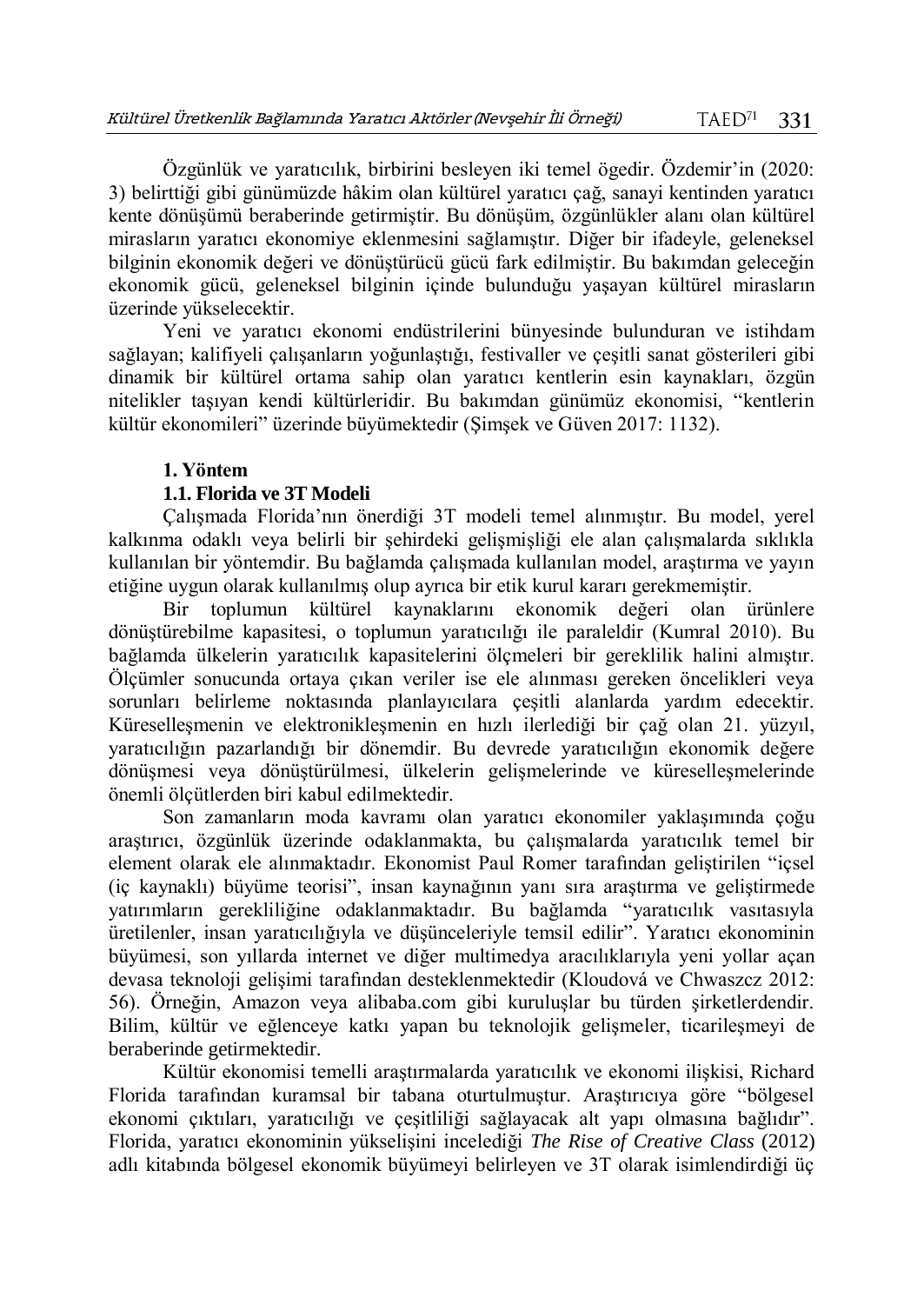önemli faktör tespit etmiştir: "Teknoloji (Technology)", "Yetenek (Talent)", "Tolerans (Tolerance)".

Bilişim ve iletişim teknolojilerinin (BİT) gelişimi, "yaratıcı sınıf" olarak adlandırılan "yeni toplum ve iş grubu bileşimi"nin yolunu açmıştır. Günümüzde bu sosyal grup üyeleri veya yaratıcı sınıflar, ekonomiyi geliştiren yeni fikirleri, teknolojiyi ve diğer yaratıcı ürünleri ekleyerek ekonomik büyümenin ana motorunu temsil etmektedirler. Yaratıcı işler arasında bilim, eğitim, kültür ile daha geniş anlamda ticaret, hukuk, finans ve sağlık hizmetleri alanında yer alan pozisyonlar sayılabilir (Kloudová ve Chwaszcz 2012: 57).

Ekonomi, kent ve yaratıcılık arasındaki ilişkiyi kuramsallaştıran Florida'ya göre (2012: 7) yaratıcılık, özellikle işverenler, yaratıcı insanlar ve yaşadığımız yerler tarafından çok çeşitli şekillerde motive edilmeli ve beslenmelidir. Bu süreçte kapitalizm, şimdiye kadar dışlanmış olan eksantrik ve uyumsuz grupların yeteneklerini yakalamak için erişimini genişletmiş durumdadır. Bu dönüşümde hoşgörü ve anlayışın üst bir değer olduğu şehirler/kentler, yaratıcı ve yetenekli kişileri kendilerine çekmektedir. Bu bağlamda Florida'nın (2012: 233) çalışmalarında elde ettiği sonuç şudur: Göçmenler, sanatçılar, bohemler için sosyal ve ekonomik niteliklerin var olduğu ve ayrıca ırksal entegrasyona açık mekânlar ile yüksek kaliteli ekonomik büyüme yaşayan yerler arasında güçlü bir ilişki bulunmaktadır. Diğer bir ifadeyle, ekonomi alanında yüksek büyüme yaşayan yerlerde farklılıklara hoşgörü ve imkân tanıyan uygulamalar yer almaktadır.

Yaratıcılık, toplumda kurallar düzeni bakımından gelişmiş ülkelerdeki ekonomik büyüme için temel itici güç olarak görülen bir yolda daha etkileyici sosyal ve ticaret süreçleri yaratma ve çözme yeteneğindedir. Bu bağlamda yaratıcı çevre, "bilgi iş gücü", "konum/mekân", "yerelin gerçek sosyal ve kültürel donatımı" olmak üzere üç temel sütuna dayanır (Kloudová ve Chwaszcz 2012: 56-70).

Bir bölgenin büyümesi için üç temel yapı olması gerektiğini düşünen Florida'ya göre (2012: 228-236) yaratıcılığın yeni ekonomik coğrafyasını ve ekonomik sonuçları üzerindeki olumlu etkilerini anlamanın anahtarı "3T" modelidir. 3T'ler, teknoloji rezervlerine ve dünya standartlarındaki üniversitelere rağmen bazı şehirlerin neden büyümediğini açıklamakta kullanılan bir modeldir. Bu model tersten okunduğunda ise 3T, bir şehrin büyümesini ve ekonomik anlamda gelişmesini sağlayan anahtarları tespit etmeyi sağlamaktadır.

3T modeline bağlı olarak bir bölgenin sahip olması gereken üç temel özellik vardır. Bunlar bir araya geldiğinde bölgesel büyüme gerçekleşebilecektir: "yaratıcı insanları çekme (veya var olanlara odaklanma)", "yenilik yaratma" ve "ekonomik büyümeyi teşvik etme".

### **1.1.1. Teknoloji (Technology)**

Teknoloji, bir bölgenin, şehrin/kentin veya ülkenin teknolojiden ne derece yararlandığı ile ilgili bir kavramdır. Teknolojinin büyümede anahtar özellikte olduğu ekonomistler tarafından kabul görmektedir. Sürekli değişen günümüzün küresel dünyasında teknolojinin hızına yetişmek zorunluluk halini almıştır. Bu süreçte ancak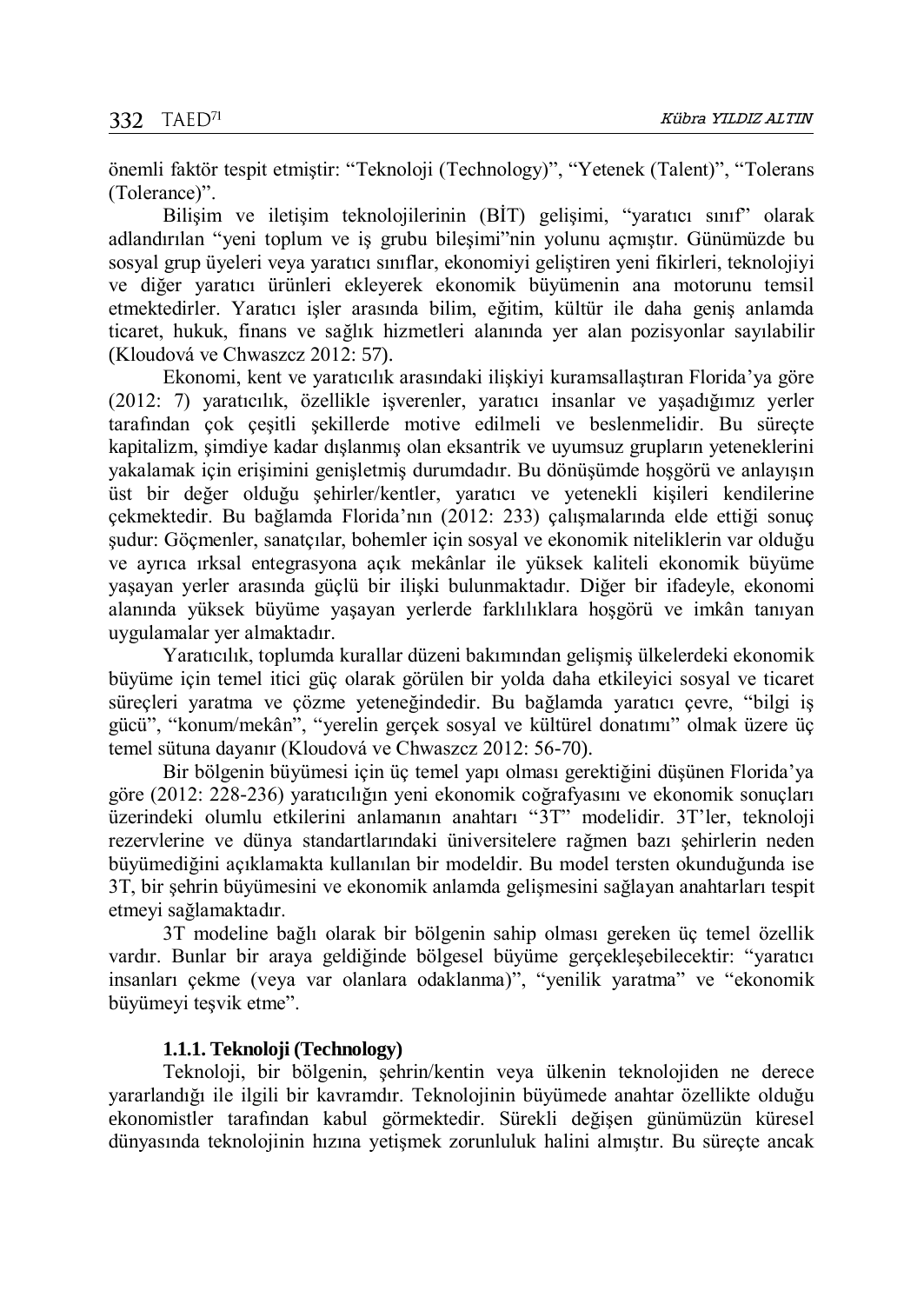kendini yeni çağın şartlarına göre revize eden şehirler yeniliğin merkezi olabileceklerdir.

Teknoloji ve yaratıcı sınıf arasındaki ilişkiyi ele alan Florida'nın (2012: 230- 231) yararlandığı Teknoloji İndeksi'nden çıkardığı sonuç şudur: yaratıcı sınıf (creative class), yüksek teknoloji endüstrisi ve inovasyonun çeşitli kriterleriyle pozitif olarak ilişkili olmaya devam ederken, işçi sınıfı (working class) payıyla olan korelasyonlar genel olarak olumsuzdur. Dolayısıyla yaratıcı sınıfı bir bölgeye çeken temel etmen, bölgedeki iş gücünden ziyade teknoloji endüstrisidir.

Yaratıcılık ve teknoloji birbirine paralel iki yapıdır. Bu bağlamda patent sayısı (nüfusun yenilikçilik kapasitesi anlamına gelir), yazılım, elektronik, mühendislik gibi yüksek teknolojiye dayalı olan patentlerin sayısı ve Ar-Ge harcamalarının GSMH içindeki payı, bölgelerin teknoloji düzeyi belirlenirken kullanılan ölçütlerdendir (Kloudová ve Chwaszcz 2012: 61).

#### **1.1.2. Yetenek (Talent)**

Yetenek, bir bölgedeki "yaratıcı sınıf" olarak da kavramlaştırılan "insan sermayesini (human capital)" ifade eder. Ekonomistler, yetenekli, iddialı, eğitimli ve girişimci insanların ekonomik ilerlemede merkezî bir güç olduğu konusunda hemfikirdirler. Florida'ya göre (2012: 231) yaratıcı sınıfın payı ve yetenek indeksi ile yüksek teknoloji şirketlerinin ve yeniliklerin seviyeleri arasında yakın bir ilişki vardır.

Yaratıcı sınıf ile genel olarak lisans ve lisansüstü eğitim almış kişiler anlatılmaktadır. Mühendislik, tıp, mimarlık, meslekî eğitim, sanat, spor, medya, pazarlama gibi meslek alanları bu gruba girmektedir. Bunların ortak yönü, bünyesinde yaratıcılık barındıran meslekler olmalarıdır (Kloudová ve Chwaszcz 2012: 59).

### **1.1.3. Hoşgörü (Tolerance)**

Bir bölgenin, kentin veya ülkenin siyasi ve toplumsal ortamı, okulu ve eğitimi, eğlence ve dinlenme mekânları, konutları ve doğal çevresi, ulaşılabilirliği gibi faktörleri oranın yaşam kalitesini göstermektedir. Çeşitli bilimsel, sosyal ve kültürel aktivitelerin rahatlıkla yapılabildiği, düşüncenin özgürce ifade edilebildiği ve farklılıklara hoşgörü ile yaklaşılabildiği yani yaşam kalitesinin yüksek olduğu yerler, anlayışın ve dolayısıyla yaratıcılığın yüksek olduğu yerlerdir (Kloudová ve Chwaszcz 2012: 62-63).

Hoşgörü ve çeşitliliğe açıklık, materyalist-sonrası değerlere doğru giden geniş kültürel değişimin bir parçasıdır. Bu bağlamda bazı bölgelerin yetenek üretme, çekme ve yetenek tutma konusunda diğerlerinden daha iyi olması, onların açık, çeşitli ve hoşgörülü olmalarıyla ilgili her şeye sahip olmalarından ileri gelmektedir (Florida 2012: 232-233).

#### **2. Bulgular**

### **2.1. Kültür Endüstrisi ve Yaratıcı Endüstri**

Sosyal ve kültürel sermayeyi ekonomiyle bütünleştiren yaratıcı ekonomilerin temelinde "yaratıcı endüstriler" yer almaktadır. Yaratıcı endüstriler, günümüzde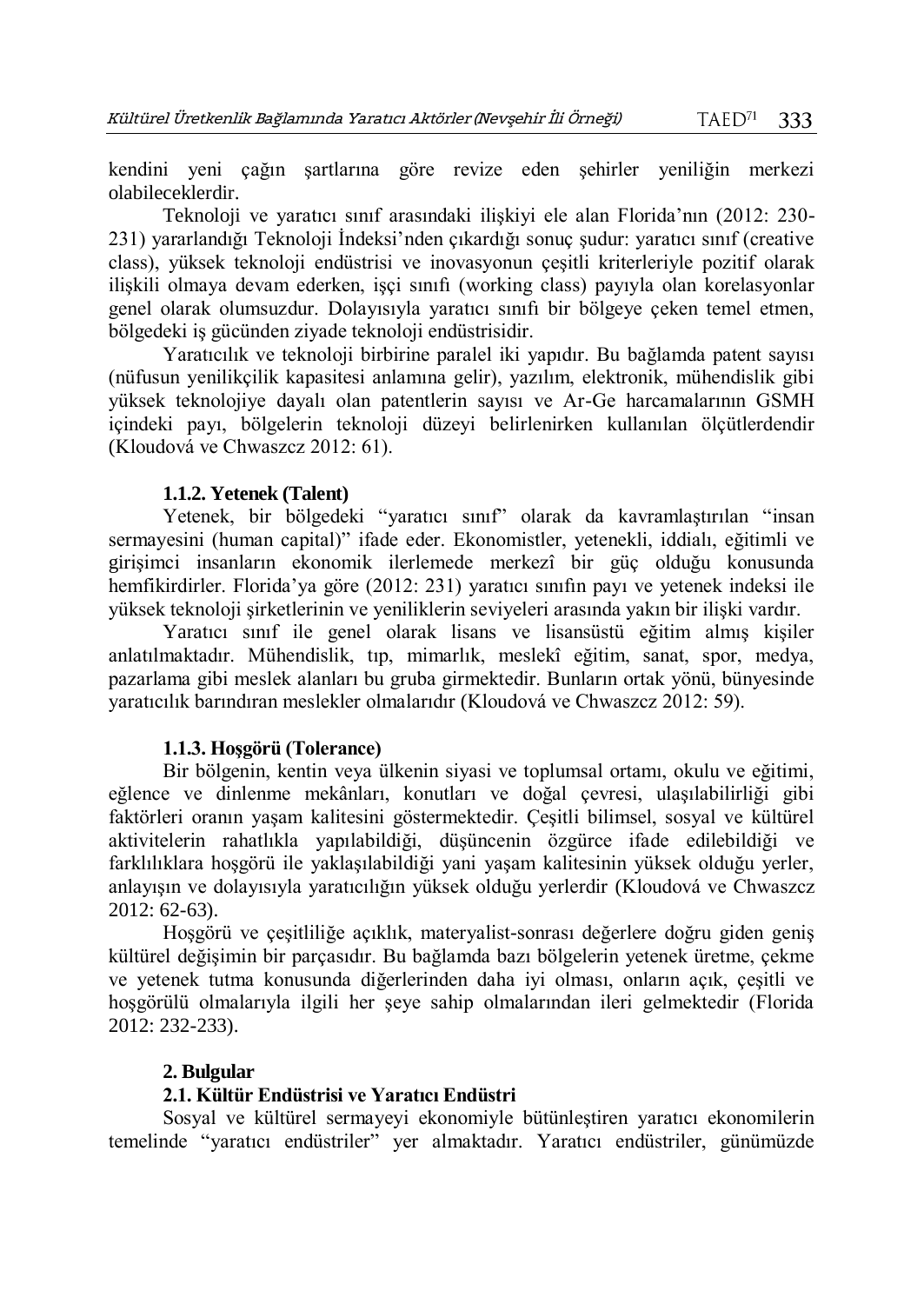deneyim ekonomisi, yaratıcı ekonomi ve kültür ekonomisi gibi farklı isimlerle de tanımlanmaktadır (Özdemir 2018: 15).

Yaratıcı ekonominin itici gücü, şehirlerde ve bölgelerde bulunan yaratıcı sınıflardır. Şehirlerin kalkınmasında büyük rolü olan yaratıcı sınıflar, aynı zamanda iş alanı yaratma potansiyeli olan etkinlikler meydana getirirler (Hocaoğlu, 2015: 190). Bu bağlamda yaratıcı endüstriler Howkins tarafından şu şekilde belirlenmiştir: "Reklamcılık, mimari, sanat, zanaat, tasarım, moda, film, müzik, performans sanatları, yayıncılık, Ar-Ge, yazılım, oyuncaklar ve oyunlar (bilgisayar oyunları hariç), Tv ve Radyo, Bilgisayar oyunları (Esen ve Atay 2017: 64).

Yaratıcılık, yeni fikirlerin üreticisi olmasının yanı sıra tasarım, bilim ve teknolojiyle birlikte hareket etmektedir. Ekonomik ve kültürel yaratıcılık temelindeki "teknolojik ve bilimsel yaratıcılığın birleşim kümesi", UNCTAD (2010: 3) tarafından görselleştirilmiştir. Şemaya göre ekonomik ve kültürel yaratıcılık hem teknolojik hem de bilimsel yaratıcılığı beslemektedir. Üçgen şeklinde oklarla oluşturulan şemanın tabanında bulunan "teknolojik ve kültürel yaratıcılık", zirvede ise "bilimsel yaratıcılık" yer almaktadır. Bu üçgenin tam ortasında bunlarla karşılıklı etkileşim içinde olan "teknolojik yaratıcılık" bulunmaktadır. Buradan hareketle dünyada yaratıcılığın egemenliğinde bir ekonomik hareketin olacağını ve geleceğin bu bağlamda biçimleneceğini söylemek mümkündür. Yine 2013 yılında hazırlanan *Yaratıcı Ekonomi Raporu* da bu verileri desteklemektedir (Vardar 2017, Özdemir 2018: 10).

UNCTAD'ın 2010 yılında yayımladığı *Creative Economy: A Feasible Development Option* raporu Türkiye ekonomisinin yaratıcılık bağlamında "şekillenmediğini" göstermektedir (UNCTAD 2010: 132). Rapordan hareketle dünya ekonomisinin artık yaratıcılık temelinde şekillendiği ve Türkiye'nin bu pasta paylarından oldukça küçük bir kısmında yer aldığı söylenebilir. Bu bağlamda Türkiye'nin 2023 ekonomi hedeflerindeki önceliği ekonomide yaratıcılığı geliştirmek olmalıdır.

#### **2.2. 2014-2020 Avrupa Birliği Programlarında Yaratıcı Endüstri**

Yaratıcı endüstriye büyük önem veren Avrupa Birliği, "kültür" ve "medya" sektörlerine yönelik hibelerini 2014-2020 döneminde "Yaratıcı Avrupa" programı altında toplamıştır. Bu program kapsamında Avrupa'daki sinema, televizyon, müzik ve kültür mirası gibi alanlara büyük oranda kaynak ayrılmıştır.

Avrupa Birliği Programları bünyesinde 2014-2020 döneminde uygulanan programlardan yedisine Türkiye katılma kararı almıştır. Programın "Medya", "Kültür" ve "Sektör Ötesi Ayak (garanti fonu)" olmak üzere üç alt bölümden oluşan özel amaçları vardır (ABB 2014: 11-13). Bu çalışmanın alanına giren kısım ise kültür alt programıdır. Burada kısaca "yaratıcı aktörlerin desteklenmesi, "iş birliği sağlanması" ve "kültürel mirasa ilginin arttırılması" hedeflenmektedir.

UNESCO'nun kültürel mirasa ilişkin programları, AB'nin 2014-2020 planıyla uyumludur. Özellikle yaratıcı aktörlerin kariyerlerini uluslararası hale getirmelerine olanak tanıyacak eylemleri destekleyen bir program olan "Yaşayan İnsan Hazineleri Programı", bu bağlamda dikkate değerdir. UNESCO'nun Somut Olmayan Kültürel Mirası kapsamında oluşturulan bu sistem, ilk ortaya atıldığı yıl 1993'ten beri gelişimini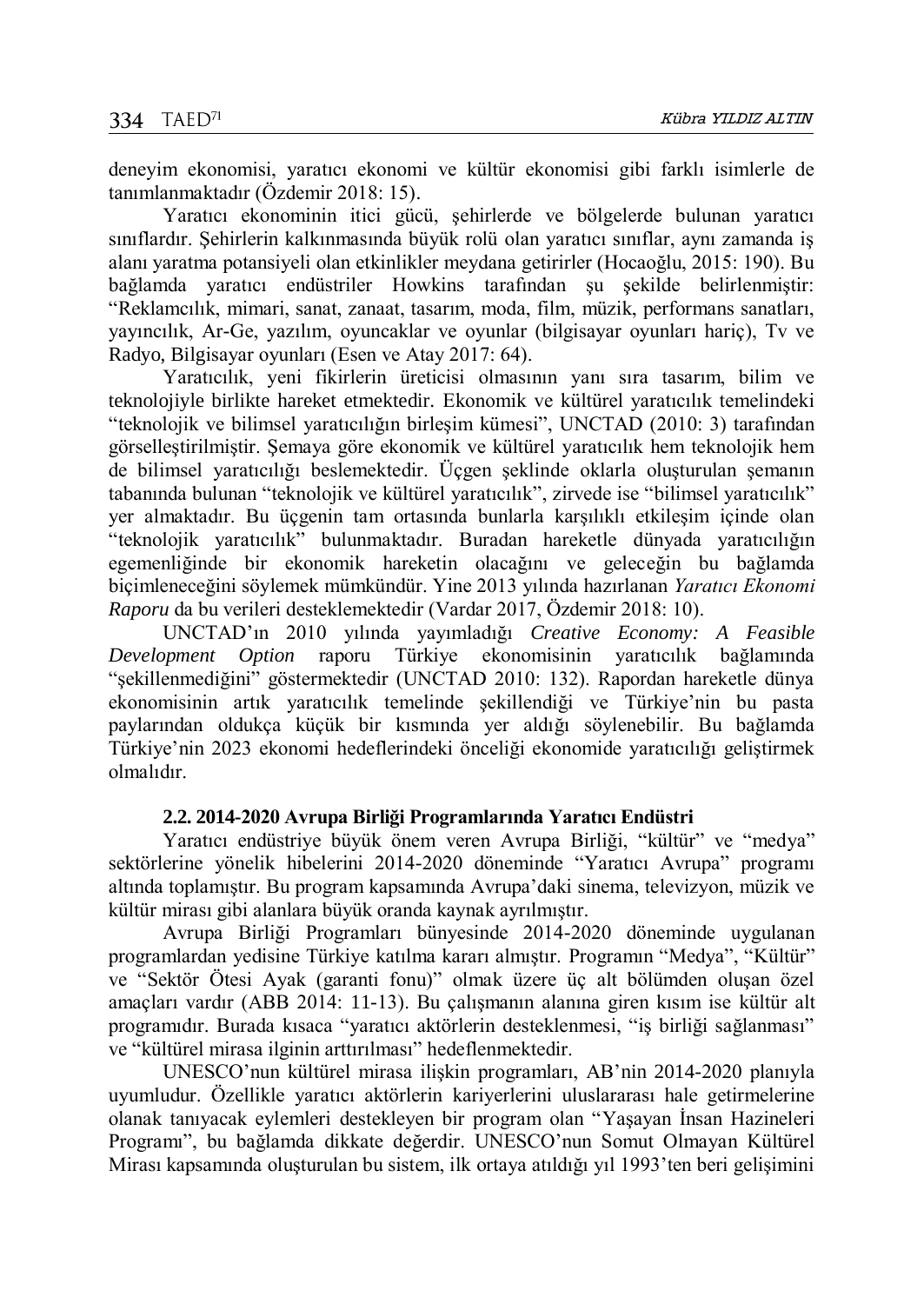sürdürmüştür. UNESCO, bu sistem ile somut olmayan kültürel mirasın yaratım sürecine dikkat çekmek istemiş; bu bağlamda sadece ürüne yönelmeyip, yaratıcı aktörlere de önem vermiştir.

Yaşayan İnsan Hazineleri Programına göre, somut olmayan kültürel mirasın üretici ve aktarıcıları olan ustalar "yaşayan insan hazineleri" olarak adlandırılmakta ve böylece "sürdürülebilir kalkınma hedeflerine zarar vermeden kültürün gelecek kuşaklara aktarılmasına" yapacakları katkıya dikkat çekilmektedir (Oğuz 2008: 6). Bu program çerçevesinde yaratıcı aktörlerin (ustaların-öğretici) korunması ve ikinci kuşak yaratıcı aktörlerin (çırakların) eğitiminin sağlanması amaçlanmaktadır. Söz konusu destek, varatıcı endüstrilerin içeriğiyle de örtüşmektedir.

Kültürel mirasın korunmasında ve sürdürülmesinde etkin bir role sahip olan UNESCO, sadece yaratıcı aktörlere değil, aynı zamanda yaratıcı şehirlere de önem vermektedir. UNESCO'nun "Yaratıcı Şehirler Ağı Programı", "kent-merkezli yaklaşım" ile paralellik göstermektedir. Buna göre kentler, tarihî ve kültürel yönleri bünyelerinde taşıyan dinamik yapılarıyla yaratıcılığı üretme ve keşfetme gücüne sahiptirler. Program, "yerel aktörler" tarafından yürütülen kültürel endüstrilerinin yaratıcı, ekonomik ve sosyal potansiyelini geliştirmeyi amaçlamakta ve UNESCO'nun kültürel çeşitlilik ideallerini desteklemektedir (UNESCO 2001, Özdemir 2020: 3). Bu gerekçeyle UNESCO, belli temalarda yaratıcı şehirler ağına dahil olan kentleri belirlemiş ve bunları listelemiştir<sup>1</sup>.

## **2.3. Yaratıcı Endüstriler Bağlamında Türkiye'nin 2023 Hedefleri**

Küreselleşen dünyada homojenleşmenin azalarak heterojenleşmenin artışı yeni ürünlerin veya sentezlerin ortaya çıkışını kolaylaştırmaktadır. Nasıl ki sosyal bilimlerde disiplinler arası çalışmaların önemi kabul görüyorsa, sektörler arası etkileşimin giderek artmasıyla sorunların çözümünde de disiplinler arası bir yaklaşıma ihtiyaç duyulmaktadır. Bu kapsamda hazırlanacak plan ve politikalar daha fazlaca kullanılabilir ve sürdürülebilir olacaktır. Kısaca, sorunların çok boyutlu tespiti ve çözümü daha akılcı politikalar geliştirmeye yardımcı olacaktır.

2014-2018 dönemini kapsayan Onuncu Kalkınma Planı, Türkiye'nin 2023 hedefleri doğrultusunda hazırlanmış bir programı içermektedir. Planda "Türkiye'nin ekonomik ve sosyal kalkınma süreci bütüncül ve çok boyutlu bir bakış açısıyla ele alınmış; insan odaklı kalkınma anlayışı çerçevesinde katılımcı bir yaklaşım benimsenmiştir (Kalkınma Bakanlığı 2013: 1).

 $\overline{a}$ 

<sup>1</sup> UNESCO'nun belirlediği temalar, bu çalışmanın konusu bakımından oldukça önemlidir. Yedi tema şu şekildedir: "Edebiyat Şehirleri", "Gastronomi Şehirleri", "Medya Sanatları Şehirleri", "Müzik Şehirleri", "Sinema/Film Şehirleri", "Tasarım Şehirleri" ve "Zanaat ve Halk Sanatları" şehirleri (UNESCO 2019). Temalara dikkat edilecek olursa, bunların yaratıcılık ve yaratıcı aktörler ile bağlantılı olduğu görülebilir. Türkiye'den İstanbul (Tasarım), Kütahya (Zanaat ve Halk Sanatları), Gaziantep (Gastronomi) ve Hatay (Gastronomi) olmak üzere dört şehir yaratıcı şehirler ağına dahil edilmiş durumdadır. Daha fazla bilgi için bakınız: (Creative Cities Network 2019).

Gerek ulusal gerekse uluslararası çevrelerden uzun metrajlı sinema filmi çekimi için rağbet gören Nevşehir, bu özelliği itibariyle Yaratıcı Şehir Ağı içindeki "Sinema/Film Şehirleri" kategorisi için önerilebilir.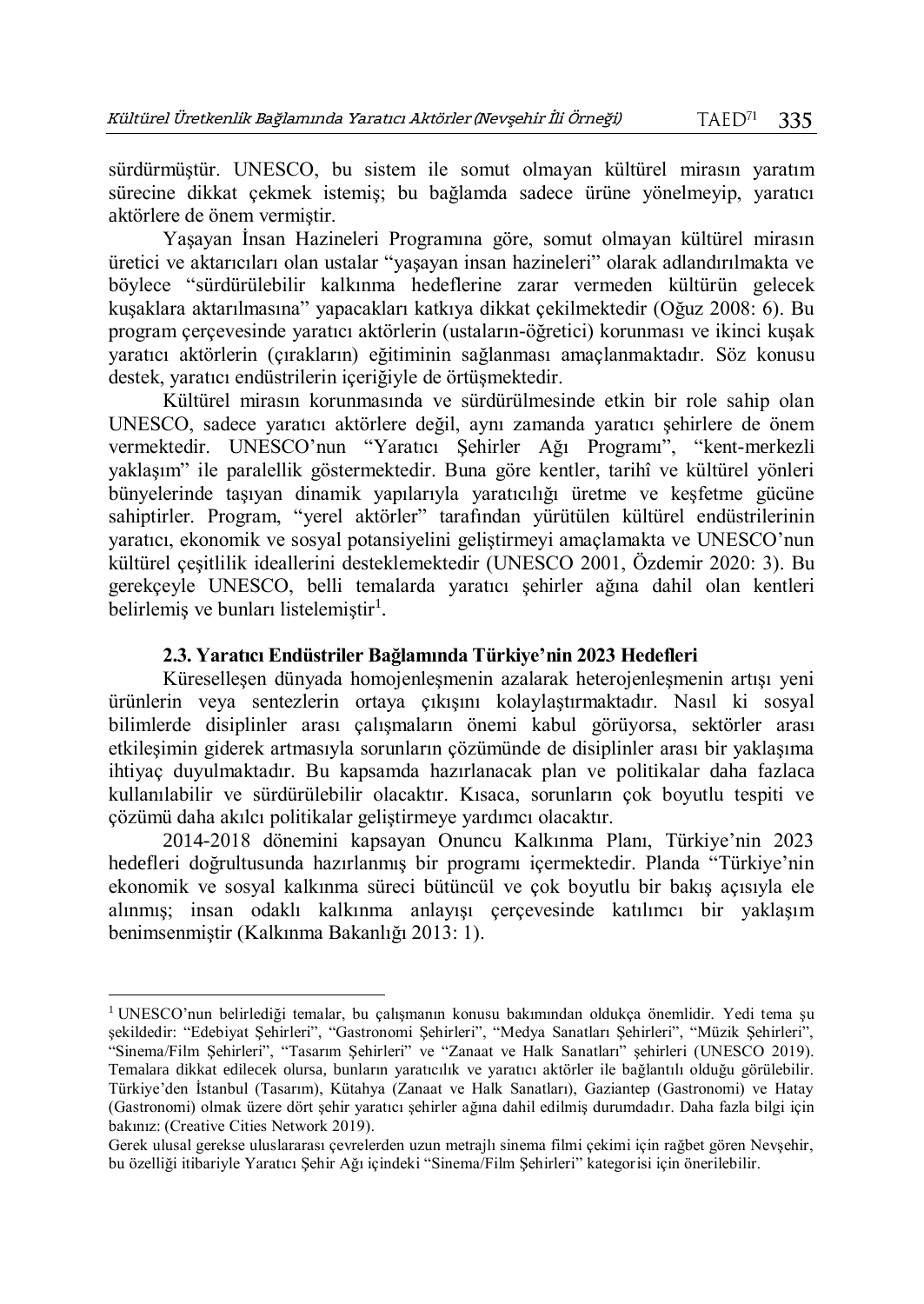$\overline{a}$ 

Türkiye'nin Onuncu Kalkınma Planı'nda bazı başlıklar belirlenmiş ve her bir başlık için çözüm önerileri sunulmuştur. Bu çalışmanın inceleme alanına giren kısım ise "Nitelikli İnsan, Güçlü Toplum" başlıklı alt bölümdür. Söz konusu bölüm altında "beşerî sermayenin güçlendirilmesi için işe ve yaşama ilişkin bilgi, beceri ve yetenekleri yüksek ve sağlıklı bireylerin yetişmesinin gerekliliği" (Kalkınma Bakanlığı 2013: 30-31) vurgulanmıştır.

Planda kültürel zenginliğin ve çeşitliliğin korunup geliştirilmesi, kültür ve sanat faaliyetlerinin yaygınlaştırılması belirlenen amaçlardan biridir. Bu bağlamda toplumsal bütünleşmenin ve dayanışmanın arttırılması amacıyla hoşgörü ortamını sağlamaya yarayacak politikalar hedeflenmiştir. Aynı şekilde kültür değerleri ve geleneksel sanatların yaşatılmasına yönelik desteklere öncelik verilip bunları etkinleştirecek politikalara devam edileceği vurgulanmış ve tarihi kent bölgelerinin bir bütün olarak korunup kültür ve sanat hayatının merkezi haline getirilmesi amaçlanmıştır (Kalkınma Bakanlığı 2013: 49-50). Tüm bu politikalar temelinde Türkiye'nin 2023 hedeflerinde "yaratıcı kentlerin" oluşturulmasının planlandığını söylemek mümkündür.

2014-2018 dönemini kapsayan ve Türkiye'nin 2023 hedefleri doğrultusunda Devlet Planlama Teşkilatı tarafından hazırlanmış olan Onuncu Kalkınma Planı'nda gerçekleştirilmek istenen hedeflerin "yaratıcılık" ve "yaratıcı endüstrilerle" uyumlu olduğu görülmektedir. Bununla birlikte yapılan son çalışmalar Türkiye'nin belirlediği hedefler doğrultusunda ivedilikle uygulamaya geçmesi gerektiğini göstermektedir<sup>2</sup>.

2019-2023 tarihli On Birinci Kalkınma Planı'nda da aynı şekilde kültür endüstrileri temelli çalışmalara destek verileceğinin ifade edilmesi (SBB 2019: 162) özellikle yerel yönetimlerin bu konulara öncelik vermesi gerektiğine işaret etmektedir. Sonuç olarak yerel ve toplumsal kalkınmayı sağlamak için yetenekli insanların yetiştirilmesi veya yaratıcı sınıfın oluşturulması; yaratıcılığın teşvik edilmesi ve yaratıcı aktörler ile girişimcilerin korunması sağlanmalıdır.

## **2.4. Yaratıcılık Bağlamında Kültürel Üretkenlik, Yaratıcı Şehirler, Nevşehir**

Yaratıcılık ve kültürel üretkenlik ilişkisi, kültürün ekonomik bir değer olarak dönüştürülmesini beraberinde getirmektedir. Kültür ekonomisinin yaratıcılık temelinde şekillendiği dikkate alındığında, bir "özgünlükler alanı" olan kültürün içinde yer aldığı bölgeye uygun bir politikayla yönetilmesi, kültürü "gelir alanına" dönüştürebilecek uygulamaların önünü açabilir. Bu bağlamda özellikle yaratıcılık temelinde şekillenecek kültür turizminin yaratıcı ekonomi alanında itici güç potansiyeli bulunmaktadır.

Kültür ekonomisiyle ilişkili olan kültür turizmi, doğrudan kültür yönetiminin alanı içinde yer almaktadır. Kültürün yönetilebilir bir alan olarak kabul edilmesi, çağa ve bölgeye uygun politikaların geliştirilmesinin gerekliliğini ortaya koymaktadır.

<sup>2</sup> Kanada Rotman İşletme Okulu'na bağlı Martin Refah Enstitüsü (Martin Prosperity Institute) tarafından 2004 yılından beri yürütülen bir çalışmayla ülkelerin yaratıcılık endeksi çıkarılmaya başlanmıştır. 2015 yılında hazırlanan Küresel Yaratıcılık Endeksi'ne göre Türkiye yetenekte 53., teknoloji/inovasyonda 58. ve hoşgörüde 123. olmuştur Endeksin genel hesaplamasında ise Türkiye 139 ülke arasında 88. sırada yer almıştır (Florida vd., 2015: 56). Söz konusu endeksten elde edilen verilere göre Türkiye sahip olduğu yaratıcı gücü ve kültürel kaynağı kullan(a)mamaktadır. Endekste ölçüt olarak anılan "Yetenek", "Yaratıcılık" ve "Hoşgörü" kategorileri R. Florida tarafından kuramsallaştırılan 3T modelidir. Bakınız: "Florida ve 3T Modeli".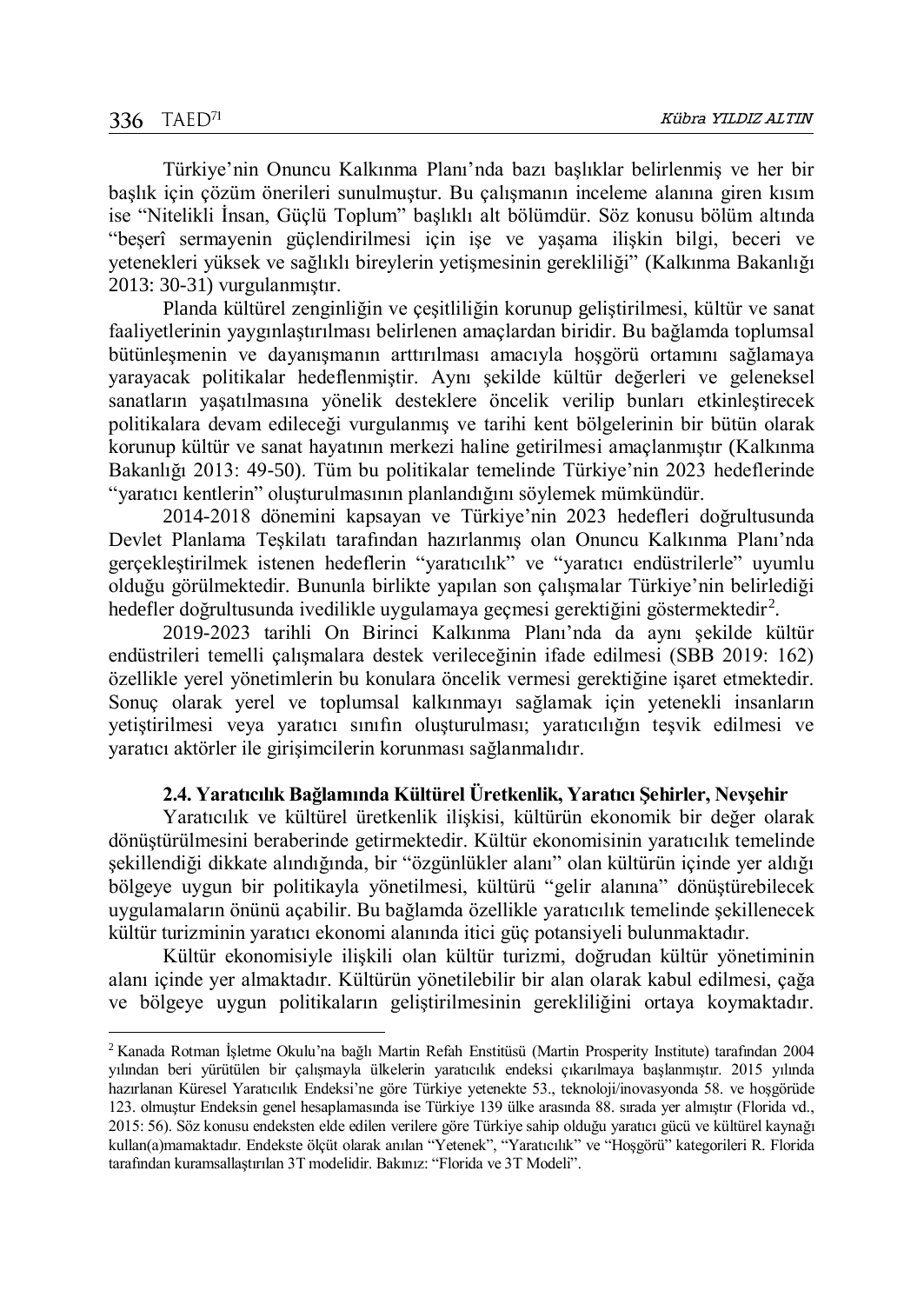"Gelişmiş ülkelerde bir gelir alanı olarak kabul edilen kültürün, gelişmemiş ülkelerde bir gider alanı olarak görülmesi" (Özdemir 2012) gelişmemiş ülkelerdeki bu algının gerçekte bir sorun olduğunun göstergesidir.

"Bacasız sanayi" olarak anılan turizm, yaratıcılığın üst düzeyde kullanılabildiği ve aynı zamanda ekonomik değer üreten bir alandır. Bu alanın uygun bir şekilde yönetimi, kültürel kaynakların daha verimli bir şekilde kullanımını sağlayacaktır.

Dünyada turist hareketliliğinin en fazla olduğu dünya kıtasının Avrupa olduğu istatistiksel birkaç raporla tasdiklenmiş durumdadır. Örneğin, Kültür ve Turizm Bakanlığı tarafından 2009 yılında hazırlanan *Dünyada ve Türkiye'de Turizm 2009* başlıklı rapora göre dünyadaki turist akışının yarısından fazlası Avrupa'ya olmaktadır ve raporda Türkiye, gelen yabancı turist sıralaması bakımından 7. ve turizm geliri bakımında 9. sırada yer almıştır (Kültür ve Turizm Bakanlığı 2009).

*Dünyada ve Türkiye'de Turizm 2007* ile *Dünyada ve Türkiye'de Turizm 2008*  başlıklı raporlarındaki verilere göre (Kültür ve Turizm Bakanlığı 2007c, 2008, 2009) gelen turist sayısında artış olmakla birlikte turistlerin geliri arttıracak derecede döviz bırakmadığı anlaşılmaktadır. Bu iki veri arasındaki "paralelsizlik" kültürün yönetilme biçiminde bir sorun olduğunu akla getirmektedir. Bununla birlikte daha önce bahsedilen UNCTAD'ın 2010 yılında yayımladığı *Creative Economy: A Feasible Development Option* raporundaki verilerle Kültür ve Turizm Bakanlığı verileri arasındaki "paralellik" dikkate değerdir. "Bacasız sanayisini" geliştiren ülkelerin aynı zamanda "yaratıcı ekonomi" alanında da üst sıralarda olduğu görülmektedir.

Günümüz çağı, "kültürel yaratıcı çağ" olarak tanımlanabilir (Özdemir 2020: 3). Bu bağlamda kentlerin ekonomik katkısı, yaygın kabuldeki iş gücü ve hacmi ile değil, "ürettiği yaratıcı ürünlerle (creative goods)" ölçülmektedir. Bu ölçümün sebebi, yaratıcı ekonominin hem girişim hem de istihdam yaratıyor olmasından ileri gelmektedir. Bu bağlamda geleceğin ekonomi üreten yapılarının "yaratıcı şehirler/kentler" olacağını söylemek mümkündür.

Yaratıcı kent ile yaşayan kültürel miras arasında üretkenlik ve özgünlük bakımından ilişki bulunmaktadır. Özdemir'in (2020: 7-10) belirtildiği gibi yaratıcı kentlerin başarısı, onların öncelikli olarak özgünlükleri ve çeşitlilikleri ile uyumlu olarak ilerlemektedir. Bu bakımdan "kentsel yaratıcılığın ana belleği ve kaynağı olarak işlev gören yaşayan kültürel miras", yaratıcı kentlerin oluşturulmasında etkin bir biçimde yer almaktadır. Yine kendi özgün kültürleriyle yaratıcı kentlere dönüşen mekânlar hem kültürel mirası korumakta hem de onu yaşatmakta başarılı olmuşlardır. Dolayısıyla günümüzün yaratıcı kentleri ile geleneksel bilginin yaşamaya devam ettiği kültürel miras arasındaki bağlantı, özellikle yerelde işlevsel olarak kullanılmalıdır.

Yerel, bölgesel ve ulusal kültür politikası şemalarının, kendi çeşitli önceliklerini belirlemeleri noktasında farklılıklar görülmektedir (Menger 2010: 8-9). Günümüzde artık her kent, kendi kültürel politikasını belirlemektedir. Kentler arasındaki farklılık ve çeşitlilik, -doğal olarak var olduğu ve var olacağı için- önceliklerin belirlenmesinde de değişkenliğe sebep olmaktadır. Örneğin, bazı bölgeler yerel mutfağını ön plana alırken, bazıları el sanatlarını ön plana almaktadır. Bu bağlamda şu sonuç ortaya çıkmaktadır: "Kentler, kendi önceliklerini belirleyerek, kendi bağlamlarında kültürel politikalarını yaratmalıdırlar". Politikalar üretirken "önceliklerin/öne çıkarılması istenen unsurların"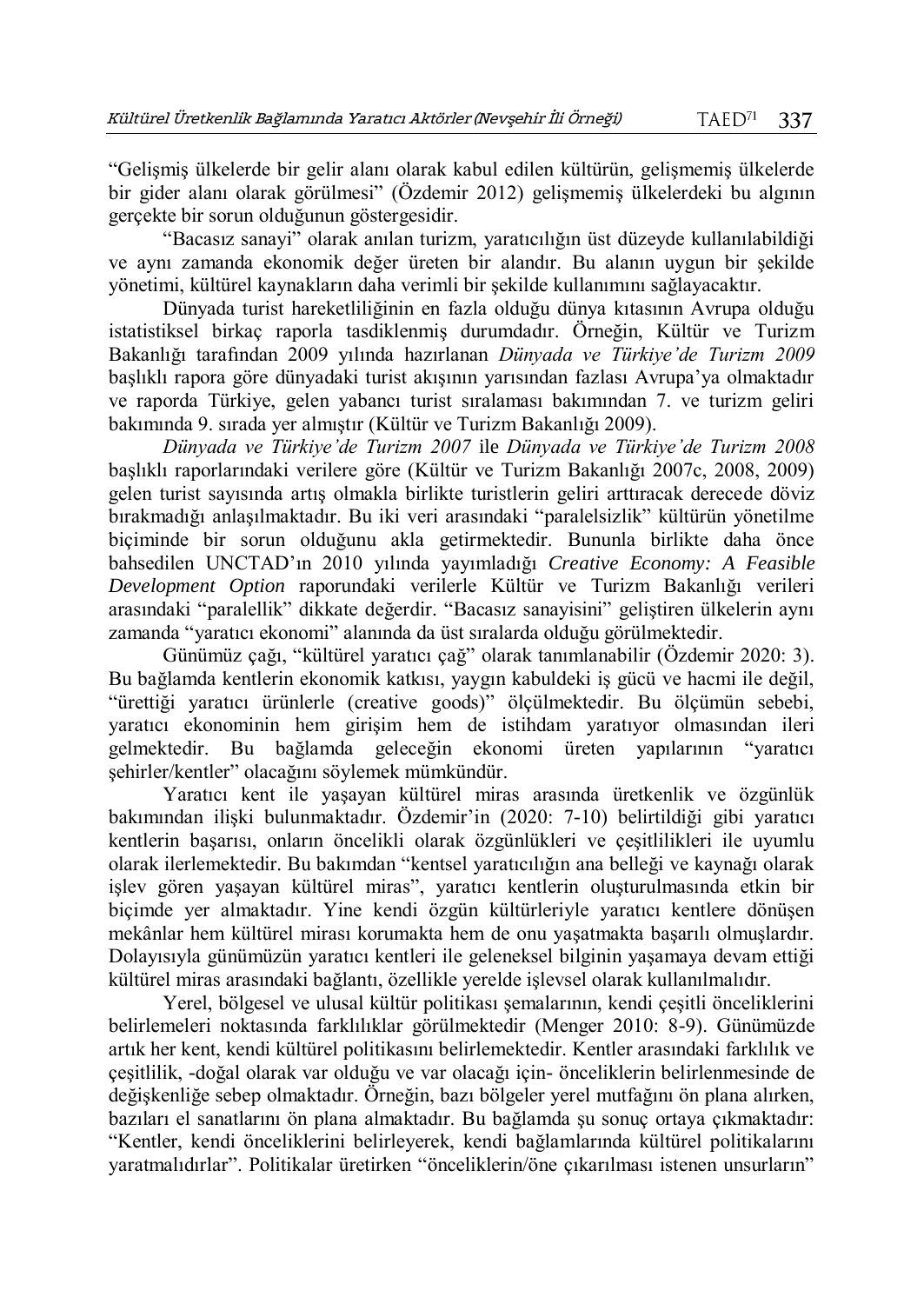ve "mevcut sorunların belirlenmesi" daha faydalı ve kullanılabilir politikaların doğmasını sağlayacaktır. Bu bağlamda yaratıcı ekonominin önemli bileşenlerinden biri olan kültür turizmi temelinde projeler geliştirmek ve politikalar düzenlemek ülke ve bölge kalkınmasına fayda sağlamakla beraber bölgeyi cazibe merkezine dönüştürebilir.

Kültür turizminin yararlandığı kültürel kaynaklardan birkaçı şu şekilde sıralanabilir: yaratıcı meslekler (yazarlar, müzisyenler, fotoğrafçılar, grafikerler gibi); festivaller (Nevşehir'de geleneksel hale gelen Cappadox festivali gibi) ve organizasyonlar (galeri ve stüdyo turları gibi); doğal miras (çiftlik, bahçe, yeryüzü şekilleri gibi - Nevşehir bu bakımdan önemli bir konumdadır); somut kültürel miras alanları (arkeolojik alanlar, tarihi alanlar, mezarlıklar gibi); somut olmayan kültürel miraslar (hikâyeler, sözlü gelenekler gibi); alanlar ve tesisler (müzeler, sanat galerileri, tiyatrolar, kütüphane ve arşivler gibi); toplumsal kültürel organizasyonlar (toplumsal sanat kuruluşları, çok kültürlü kuruluşlar gibi).

Kültür ve Turizm Bakanlığı tarafından 2007 yılında hazırlanmış olan "Türkiye Turizm Stratejisi 2023" başlıklı çalışmada yer alan eylem planında "sürdürülebilir kalkınma", "bölgesel gelişme" ve "küresel eğilim talepleri" anahtar kavramlar olarak göze çarpmaktadır. Bu planlamadaki kentsel ölçekte "markalaşma stratejisi" dikkat çekmektedir (Kültür ve Turizm Bakanlığı 2007a: 62). Bu markalaşma doğrudan yaratıcı kentler olgusuna vurgu yapmaktadır. Bu çerçevede belirlenen kültür kentleri arasında Nevşehir'in olması dikkate değerdir. Amaç ise kültür kentleri olarak belirlenen illerde kültür turizminin canlandırılarak "marka kültür kentlerinin" oluşturulmasıdır.

Doğa ve kültür turizmi açısından zengin olan Nevşehir, aynı zamanda Kapadokya bölgesi içinde yer aldığı için çekim noktası konumundadır. Özellikleri dolayısıyla "kültürel miras bölgesi" olan Nevşehir'de bu mirasların ekonomik değerlerinin ön plana çıkarılması veya bu miraslardan esinlenerek ekonomik değer yaratacak ürün ve hizmetlerin sunulması gerekmektedir. "Gelişmiş ülkelerde kültürel mirasın kültür endüstrileri için tasarım belleği olarak değerlendirildikleri düşünüldüğünde", yaratıcı ekonomi temelli bakış açısının önemi artmaktadır. Yaratıcı endüstri içinde yer alan böyle bir değerlendirme biçimi, bölgenin kültür turizmini canlandırırken yerel kültürel miraslarının da korunmasını sağlayacaktır (Özdemir 2012:  $10-15$ 

Onuncu Kalkınma Planı'nda "Kentsel Dönüşüm ve Konut" başlığı altında "kentsel dönüşüm projelerinde yenilikçi ve katma değer yaratan sektörlere, yaratıcı endüstriler ile yüksek teknolojili ve çevreye duyarlı üretimi destekleyen uygulamalara öncelik verileceği" ifade edilmiştir. Program kapsamında şehirlerin cazibesinin artırılması, büyükşehirlerde sosyal uyumun güçlendirilmesi, tarihî ve kültürel değer taşıyan şehir merkezlerinin dönüşümle canlandırılması gibi hedefler öngörülmüştür (Onuncu Kalkınma Planı 2013: 128-197). Bu bağlamda Nevşehir Belediyesi tarafından Temmuz 2020 tarihinde turizme açılan Nevşehir Kalesi ve Kayaşehir, şehir merkezinin dönüşümüyle kazandırılmış bir kültürel mirastır (Nevşehir Belediyesi 2020). Kentsel dönüşüm yapılanması sırasında keşfedilen Kayaşehir, bölgenin yeni cazibe merkezi olmasından bakımından önemlidir.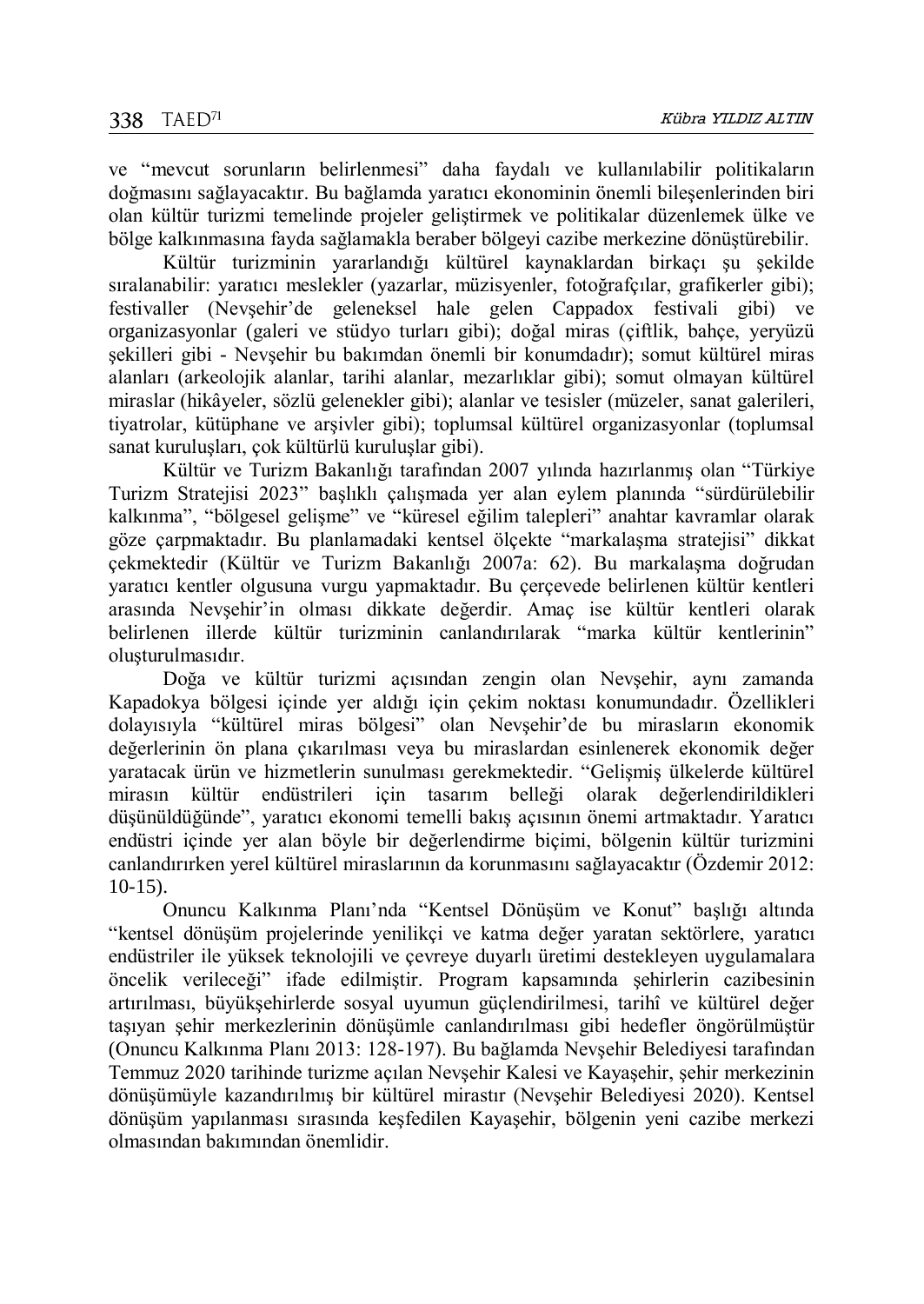Kentsel ölçekte markalaşma stratejisi, "zengin kültürel ve doğal değerlere sahip kentlerin markalaştırılarak, turistler için bir çekim noktası haline getirilmesi" (Kültür ve Turizm Bakanlığı 2007b: 33) anlamını taşımaktadır. Bu bağlamda 2023 bölgesel hedeflerinden birisi kültür turizminin canlandırılarak "marka kültür kentler" oluşturulmasıdır. Bu marka kültür kentlerine *Türkiye Turizm Stratejisi Eylem Planı (2007-2013)* kapsamında şehir müzelerinin kurulması, tarihî ve kültürel özelliği olan yerlerin yenileme çalışmalarının yapılması, kongre turizmine yönelik aktivitelerin arttırılması ve buna yönelik çalışmaların başlatılması, sanat köyleri kurulması gibi kültürel programların yapılması (Kültür ve Turizm Bakanlığı 2007a: 62-63) temelinde fiziksel ve sosyal düzenlemelerin gerçekleştirilmesi hedeflenmektedir. Bu bağlamda Nevşehir'in UNESCO tarafından belirlenen şehirler ağından birine dahil edilmesi için ivedilikle çalışmaların başlatılması önem arz etmektedir.

Raporda bahsedilen başka bir alan "Turizm Gelişim Bölgeleri" konusudur. Strateji, "varış noktası olarak geliştirilecek ve birden fazla ili kapsayan turizm gelişim bölgelerinde yerel ve bölgesel kalkınmada turizmin güçlü bir araç olarak kullanılması" (Kültür ve Turizm Bakanlığı 2007b: 35) şeklinde belirlenmiştir. Strateji kapsamında Türkiye'de dokuz adet tematik bölge önerilmiştir. Bu illerden beşincisi "Kapadokya Kültür Turizmi Gelişim Bölgesi"dir. İlk olarak bölgede golf alanları oluşturularak cazibesinin arttırılması hedeflenmiştir. Ayrıca, Kapadokya'nın trekking için uygun parkurlar sunan coğrafyası sebebiyle yürüyüş etkinliklerinin yapılması, el sanatlarının geliştirilmesi (çömlekçilik, kilimcilik-halıcılık), yöre mutfağı ve bölgesel şarapçılık gibi temel turizm faaliyetlerinin oluşturulması planlanmış; Kapadokya'da kültür endüstrisi faaliyetlerinin "sürdürülebilir turizm anlayışı" çerçevesinde pazarlanması amaçlanmıştır (Kültür ve Turizm Bakanlığı 2007a: 73). Bu noktada Nevşehir'e bağlı Kozaklı, özellikle sağlık turizmi açısından canlandırılabilecek destinasyon alanlarından biridir.

Bölgenin tarihî ve kültürel değerlerinin yanı sıra doğal kaynaklarının yaşatılması, korunması ve geliştirilmesi amacıyla çalışmalar yürüten Kapadokya Alan Başkanlığı 7174 sayılı kanunla kurulmuştur (Kültür ve Turizm Bakanlığı 2019). Bölgenin yaratıcı endüstrilerinin desteklenmesi açısından önemli bir adım olan bu kuruluşun faaliyetlerini yaygınlaştırması bölgenin kültürel üretkenliğine artı bir değer katacaktır.

Önceden planlanmış, genellikle her şey dahil fiyat ile kampanyalar düzenleyerek grup halinde ve devamlı olarak belli yerlere tur şirketlerince düzenlenen ve kabaca 1950'lilerde başlamış turizm çeşidine kitle turizmi denilmektedir. Günümüzde artık kitle turizminin verimli olmadığı, kültür turizminin hem turistler hem de bölgeler için daha etkili olduğu görüşü kabul görmektedir. Bu bakımdan bölgede kültür turizmini canlandırmaya yönelik politikalar geliştirilip hayata geçirilmelidir. Gelişmiş ülkelerde gelir alanı olarak görülen kültür, ülkeye maddî kazanç sağlarken, aynı zamanda kültürel miras ürünlerinin korunmasını ve yaşatılmasını beraberinde getirmektedir. Böyle bir bakış açısı, geleneği sürdürme ve deneyimleme gibi kültürel miras koruma yaklaşımlarını da desteklemektedir (Özdemir 2012: 9-10).

Kültür turizmi, kültürel mirastan beslendiği için özü itibariyle yaratıcıdır. Yerel kültürün ve geleneksel bilginin deneyimlenmesini beraberinde getiren yaratıcı turizm,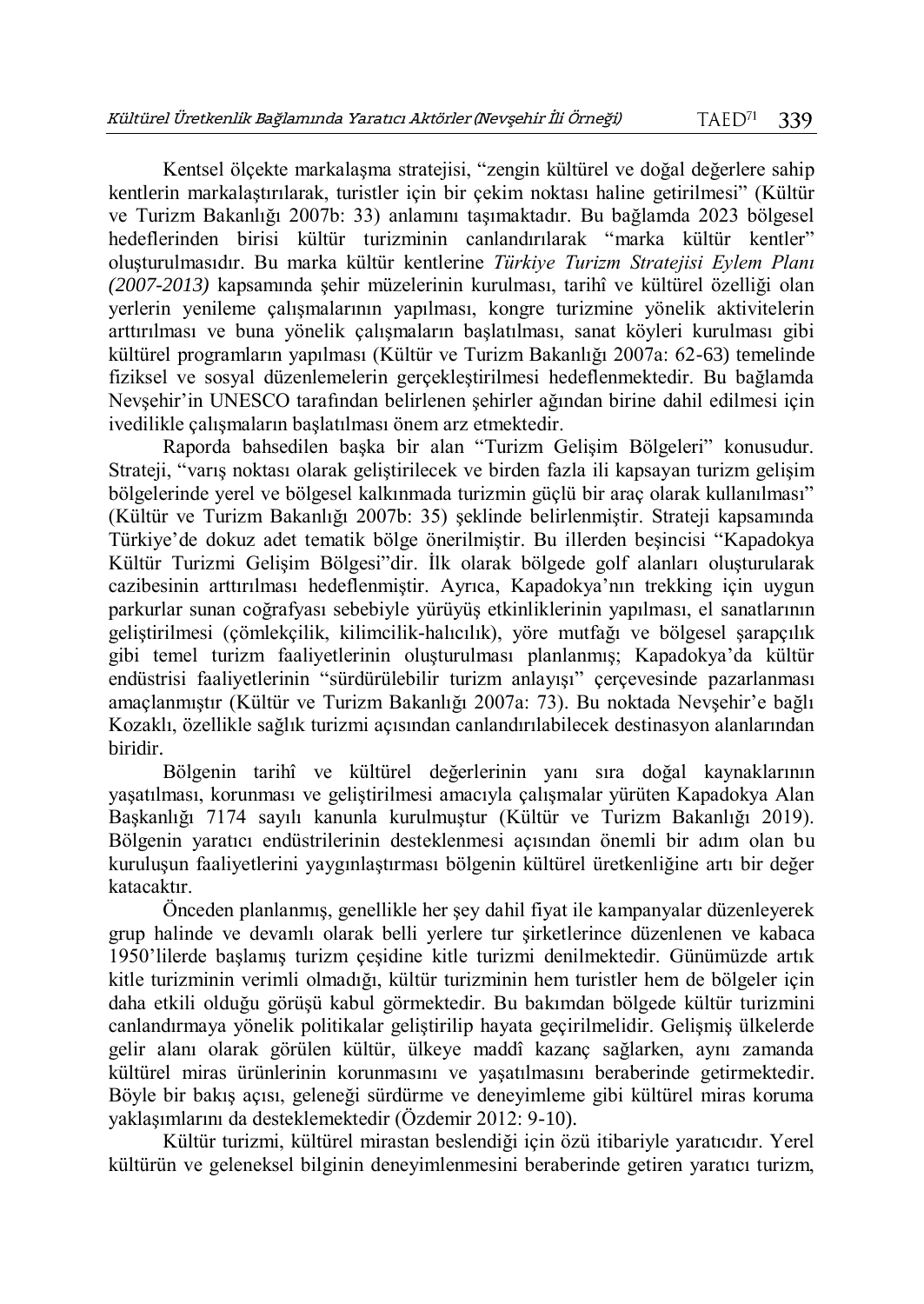$\overline{a}$ 

uyumlu bir biçimde yaratıcı kentlerin gelişimini desteklemektedir. Özgünlükler alanı olan kültürden beslenen turizm, bu şekilde hem yaratıcı bir alana dönüşmekte hem de yaratıcı sınıfı kendine çekmektedir. Bu bağlamda kent merkezli yaklaşım içinde yer alan kültür turizmi şehirlerin yaratıcı yönlerinin geliştirilmesinde anahtar bir rol oynamaktadır (Gülüm 2015: 88, Özdemir 2020: 16).

"Devlet merkezli" bir politika, ağırlıklı olarak, eşitlikçi bir niteliğe sahiptir. Bununla birlikte rekabet, ancak sosyal maliyetlerin yükselmesini sağladığı noktaya kadar yaratıcılığı ve kültürel üretkenliği arttırabilir. Büyük şehirlerin sanatsal prestij ve kültürel kalkınması, onunla rekabet içine giren kentler pahasına, bütün ülkenin prestijine yararlı olabilir. Bu bağlamda çok kültürlülük ve kozmopolitlik, yaratıcılık odaklı çeşitliliğin anahtar bileşenleri olabilir (Menger 2010: 8).

Yaratıcı kişiler veya aktörlerin varlığı, yeni fikirlerin dolaşımı, teknolojinin rolü ve farklılıklara tolerans, temelde bölgesel ve genelde ulusal büyümeye ivme kazandıracak etmenlerdir. Bu bağlamda ekonomik büyümeyi sağlamak, yaratıcı insanları çekmek ve dolayısıyla yenilik yaratmak için bölgelerin bu üç bileşene göre politikalar üretmesi gerekmektedir. Dolayısıyla Menger'in ifade ettiği gibi (2010: 2) gelişim için "kent merkezli" bir politika benimsenmelidir. "Devlet merkezli bakış açısından uzaklaşıp kültürel üretkenliğin bir tür kuluçka makinesi olan kent üzerine" odaklanılmalıdır.

#### **2.5. Nevşehir'de Yaratıcı Aktörler**

Bölgesel büyüme temel gücünü, yeniliğe açık olup farklılıklara hoşgörü ile yaklaşan yani yaşam kalitesi yüksek yerleri tercih eden yaratıcı sınıftan almaktadır (Seki 2012: 61-62). Yaratıcı sınıfın önemli bir tarafı, ortaya çıkarttıkları ürünün tescil boyutudur. Bu açıdan Florida'ya göre (2002: 18-19) "şehirler yeni uluslardır". Şehirlerin coğrafi işaretleri, bir anlamda onların flamalarıdır. Nasıl ki bir ülkeyi bayrağından tanıyabiliyorsak, artık şehirleri de coğrafi işaretlerinden tanıyabilmekteyiz. Öyle ki bu işaretler, artık şehrin kimliği olarak anılacak hale gelebilmektedir<sup>3</sup>.

2014-2018 dönemini kapsayan Onuncu Kalkınma Planı'nda insan odaklı bir kalkınma anlayışının benimsendiği ve bu çerçevede katılımcı yaklaşımın temel alındığı ifade edilmiştir. Planda uluslararası iş bölümü, değer zinciri gibi kavramlara yer verilip, bölgesel dinamiklerin ve o bölge içerisinde faaliyette bulunan bireysel yeteneklerin saptanması amaçlanmıştır. Çalışmada da Nevşehir'in gerek geleneksel gerekse yaratıcı sınıflarına ve aktörlerine dikkat çekilmesi hedeflenmektedir. Bu bağlamda inceleme, bütünsel anlamda, bir bölgenin kalkınması için gerekli olan yaratıcı aktörleri ele almaktadır. Bu amaçla üç gruba ayrılan yaratıcı aktörler sanat dalları bağlamında değerlendirilmektedir.

<sup>3</sup> Türkiye'den birkaç örnek verilebilir: Adana Kebabı (Tecil No: 65); Adapazarı Islama Köftesi (Tescil No: 167); Afyon Mermeri (Tescil No: 114); Ahlat Bastonu (Tescil No: 298); Devrek Bastonu (Tescil No: 71); Simav El Halısı (Tescil No: 4); Nevşehir Kabak Çekirdeği (Tescil No: 415); Avanos Çömleği (Tescil No: 293). Daha ayrıntılı bilgi için bakınız: (Türk Patent Enstitüsü 2019c).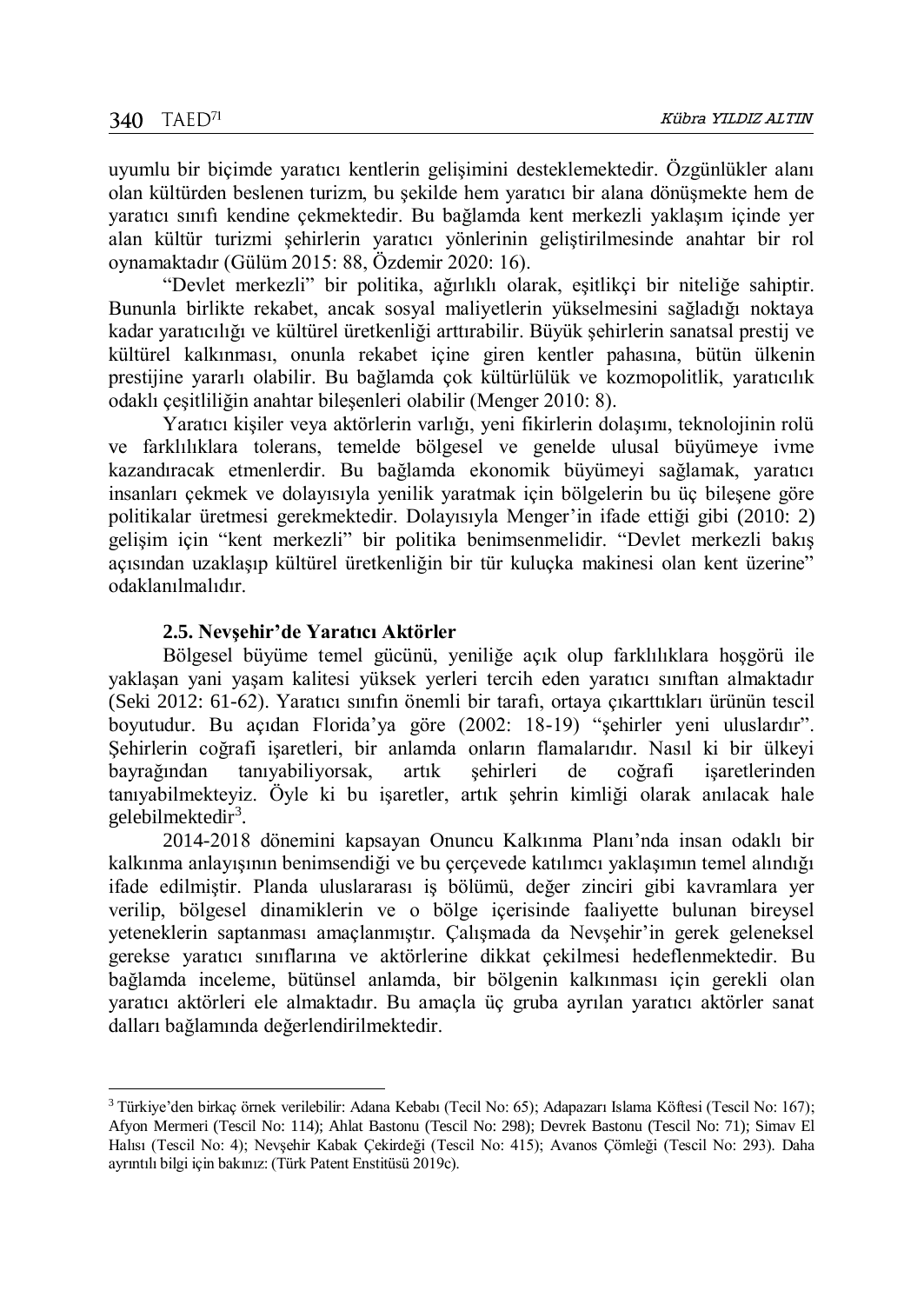Kenti dönüştürme gücü olan en büyük kuruluşlardan biri kentte yer alan üniversitelerdir. Yaratıcı sınıfa ilişkin göstergelerden biri yükseköğretim ve üzeri eğitim alanlarının sayısıdır. Nevşehir Hacı Bektaş Veli Üniversitesi adıyla faaliyette bulunan devlet üniversitesiyle birlikte kentte ayrıca Kapadokya Üniversitesi adıyla bir de vakıf üniversitesi eğitim faaliyetlerinde bulunmaktadır. 2007 yılında ilk olarak Nevşehir Üniversitesi adıyla kurulan kurum 2013 yılında ismini Nevşehir Hacı Bektaş Veli üniversitesi olarak değiştirmiştir.

Yirmi binden fazla öğrencinin eğitim gördüğü Nevşehir Hacı Bektaş Veli Üniversitesi'nin yerleşkelerinde bilimsel faaliyetlerini yürüten fakülte (9), yüksekokul ve meslek yüksekokulu (11), enstitü (4), araştırma ve uygulama merkezleri (18) bulunmaktadır. Ana yerleşke, Kapalı Spor Salonu ve tesisleri, Merkezi Laboratuvar, Kültür ve Kongre Merkezi gibi gerek bilimsel gerekse sosyal ve kültürel aktivitelere olanak tanıyan mekânlara sahiptir [\(http://web.nevsehir.edu.tr/tanitim/](http://web.nevsehir.edu.tr/tanitim/) Son Erişim Tarihi: 30.11.2020). Üniversite bünyesinde birçok araştırma merkezi olmakla birlikte özellikle NEVKAM doğrudan bölgenin kültürüne yönelik çalışmalarda bulunmaktadır. Kuruluş ve işlevi bakımından şehrin turizmine ve kültürel değerlerine katma değer yaratan NEVKAM içinde faaliyetlerde bulunan Kapadokya Yaşayan Miras Müzesi (https://mirasmuzesi.nevsehir.edu.tr/tr Son Erişim Tarihi: 30.11.2020), Nevşehir'in yaratıcı endüstrisi bağlamında dikkate değerdir. Çömlekten seramiğe, giyim kuşamdan ev aletlerine kadar birçok etnografik malzemenin bulunduğu bu müzede görsel sunumların dışında bölgenin kültürünün müze uzmanları tarafından canlandırılması ise geleneğin "yaşatılarak korunması" (Ekici ve Fedakâr 2013: 50-60) ve aynı zamanda arşivlenmesi açısından işlevseldir. Çalışanların ayrıca çeşitli uyarlamalar yaparak bölgenin geleneksel sanatlarını yansıtmaları ve yaratıcılıklarını kullanmaları ise söz konusu müzeyi yaratıcılık faaliyetinde bulunan merkezlerden biri haline getirmektedir.

Müzeler, kent odaklı yaratıcılık faaliyetlerinin merkezleri olup yaratıcılığın üretildiği ve dikkat çekildiği mekânlardandır. Geleneksel bilginin canlandırıldığı ve bu sayede korunduğu yerler olan yaşayan kültürel miras müzeleri, geleneksel-yerel bilginin yaşatıldığı yaratıcı mekânların başında gelmektedir (Özdemir 2020: 17).

Onuncu Kalkınma Planı'nda (2013) üniversite ve kamu kurumları bünyesindeki araştırma merkezlerinin, özel sektörle yakın iş birliği içinde çalışması ve etkin bir şekilde yönetilen sürdürülebilir yapılara dönüştürülmesi hedeflenmektedir. Bu amaç, Florida'nın 3T modelinden biri olan Teknoloji bağlamına işaret etmektedir. Üniversitedeki araştırma merkezlerinin bu noktada çalışmalar yürütmesi gerekmektedir.

Kurum bünyesinde bulunan her bir yazar ve yazdığı kitap, müzisyenler ve icra ettiği müzik, ressamlar, fotoğrafçılar, grafikerler ve tasarladıkları ürünler, üniversite bünyesindeki sosyal ve kültürel alana hizmet eden tesisler yaratıcı kültürel kaynaklardır. Özellikle üniversiteler tarafından düzenlenen sempozyum, kongre ve konferanslar yaratıcı sınıfın kente gelip kenti görmesi, çeşitli organizasyonlarda bulunması, üniversitenin kentte oynadığı rolü göstermesi bakımından dikkate değerdir.

Bugüne kadar Nevşehir Hacı Bektaş Veli Üniversitesi'nin sponsorluğunda Nevşehir kültür ve tarihi ile ilgili çeşitli kitaplar yayımlanmıştır. Bu noktada üniversite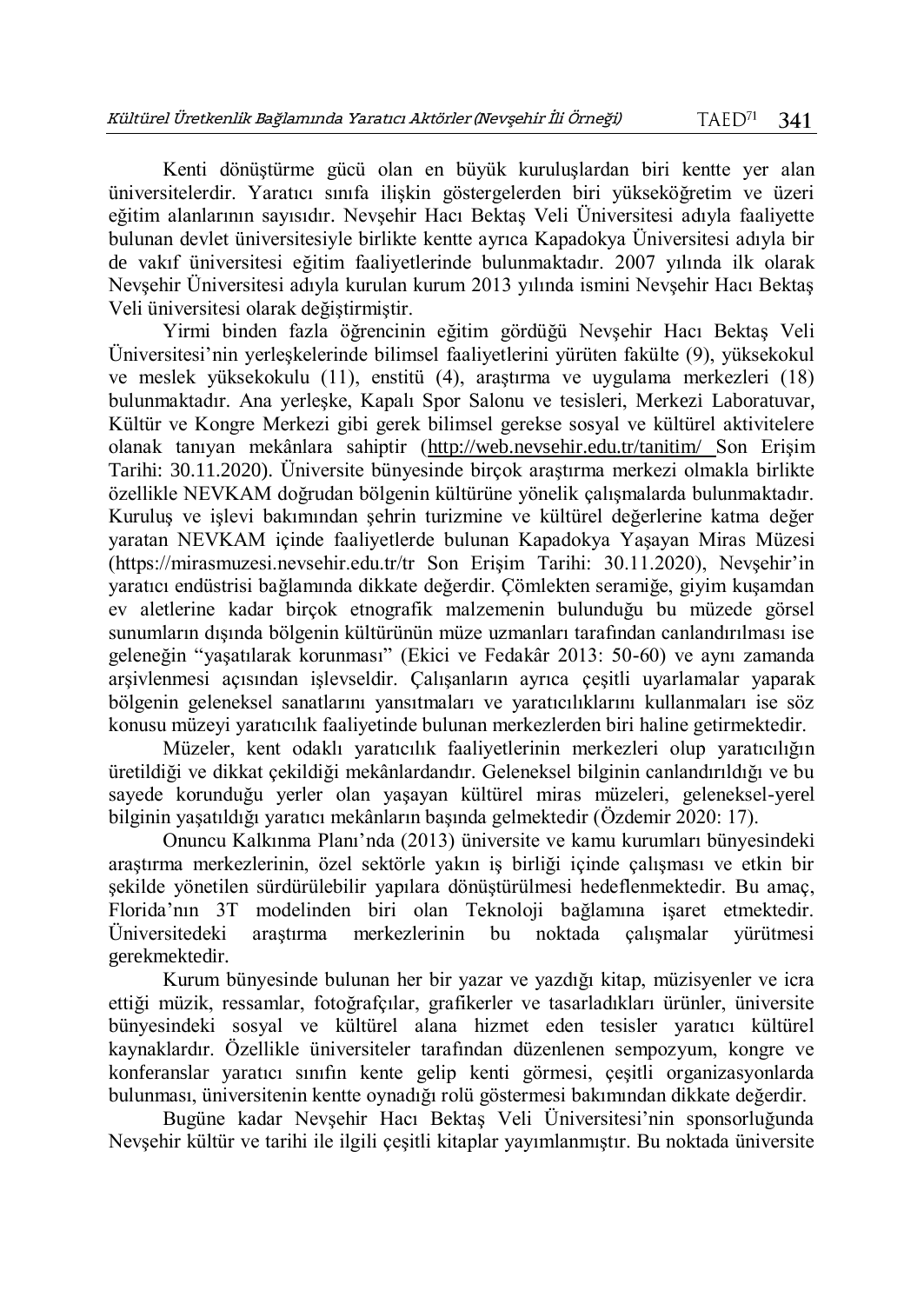$\overline{a}$ 

eğitim işlevinin yanı sıra yaratıcı kültürel sektörlerden biri olan yayın endüstrisi görevi görmüş ve görmeye de devam etmektedir<sup>4</sup>.

Tarihsel geçmişi göz önünde bulundurulduğunda kültürlerin beşiği olarak tanımlanabilen Kapadokya, yerel ürünlerin turizmle birleştiği bir kavşak noktasıdır. Yöresel mimari ve bu mimari ile yeniden tasarlanan butik oteller, geleneksel el sanatları, mutfak kültürü, çeşitli yöresel festivaller şeklindeki toplu etkinlikler gibi faaliyetler kültür turizmi bağlamında gelir getiren alanlardır. Nevşehir ve bölgesi tarihi yapısıyla olduğu kadar el sanatları (gelenek yaratıcılarının mekânı olması) bakımından da önemli merkezlerden biridir. Ürgüp ve Avanos'ta halı-kilim dokumacılığı, Avanos'ta çömlekçilik, Hacı Bektaş'ta oniks taşı işlemeciliği, Kayseri'nin Yeşilhisar ilçesine bağlı olup adını Soğanlı Köyü'nden almakla beraber Nevşehir'de de yapılan Soğanlı Bebekleri bölgenin el sanatlarını yani yaratıcılık potansiyelini oluşturmaktadır.

Nevşehir'in merkezinde daha çok halı-kilim, çömlek, seramik ve oniks taşından yapılmış aksesuar satılmaktadır. El sanatı ürünleri Nevşehir ve ilçelerinde pazarlanmaktadır. Bazı satış mekânlarında yaratıcılık atölyeleri de yer almaktadır. Bu atölyelere en uygun örnek bölgedeki çömlek atölyeleridir.

Bir unsurun mekânı onun hayatta kalmasında baş rol oynar. Bir yörenin gelişmişliğinin belirlenmesinde sadece yaratıcı sınıfın varlığı yetmemektedir. O yaratıcı sınıfı koruyacak ve mesleğini sürdürmesini sağlayacak çeşitli kültürel politikalar da üretilmelidir. Diğer bir deyişle, geleneğin üreticisi olan yaratıcı sınıfın kendi ürünlerini yaratıcılık atölyelerinde üretmesi gerekmektedir. Ustanın çırağı ile birlikte atölyesinde birlikte çalışması, üretimde turistin yer alması ve atölyenin hemen yakınında ürünü alabilme kolaylığı, alınacak eşyayı daha "cazip" hale getirecektir.

Kültürel üretkenlik bağlamında "usta-çırak-mekân" koruması ve teknolojiyle uyumlu olarak sürdürülmesi gerekmektedir. Bununla birlikte özellikle hediyelik ürünlerde Çin menşeili mallarının satışının engellenmesi oldukça önemlidir. Bu aşamada bölgenin yaratıcı aktörlerinin ürettiği ve yöre kültürüne özgü malzemelerin satışının teşvik edilmesi gerekmektedir. Bu şekilde bölgenin kültürel imgeleri hediyelik ürüne dönüştürülürken, aynı zamanda geleneksel mesleklerin teknoloji aracılığıyla devamlılığı sağlanacaktır. Böylece hem yaratıcılık teşvik edilecek hem de istihdam için olumlu adımlar atılacaktır.

### **2.5.1. Nevşehir'de İşitsel Sanatlar ve Yaratıcı Aktörleri**

Nevşehir'in yaratıcı sınıfını oluşturan her iki üniversite düzenledikleri organizasyonlarla şehrin yaratıcı endüstrisine katkı sağlamaktadır. Örneğin, 2015 yılında Nevşehir Hacı Bektaş Veli Üniversitesi Avrupa Birliği Proje Koordinatörlüğü ve Eurodesk Temas Noktası ile Katpatuka Film iş birliğinde düzenlenen ve "1. Kapadokya Eurodesk Kısa Film Festivali" işitsel sanat etkinliklerinden birini oluşturmaktadır. Bu festival için belgesel, kurmaca ve deneysel kategorilerde iki yüz elli üç film başvurusu yapılmıştır (IHA 2015). Bu sayı bölge için önemli olmakla birlikte başvuru yapanların niteliklerine göre istatistiksel sayısının çıkarılması yerel

<sup>4</sup> Nevşehir Hacı Bektaş Veli Üniversitesi tarafından yapılan yayınlar hakkında daha ayrıntılı bilgi için *bak*.: <https://kutuphane.nevsehir.edu.tr/tr/yayinlarimiz>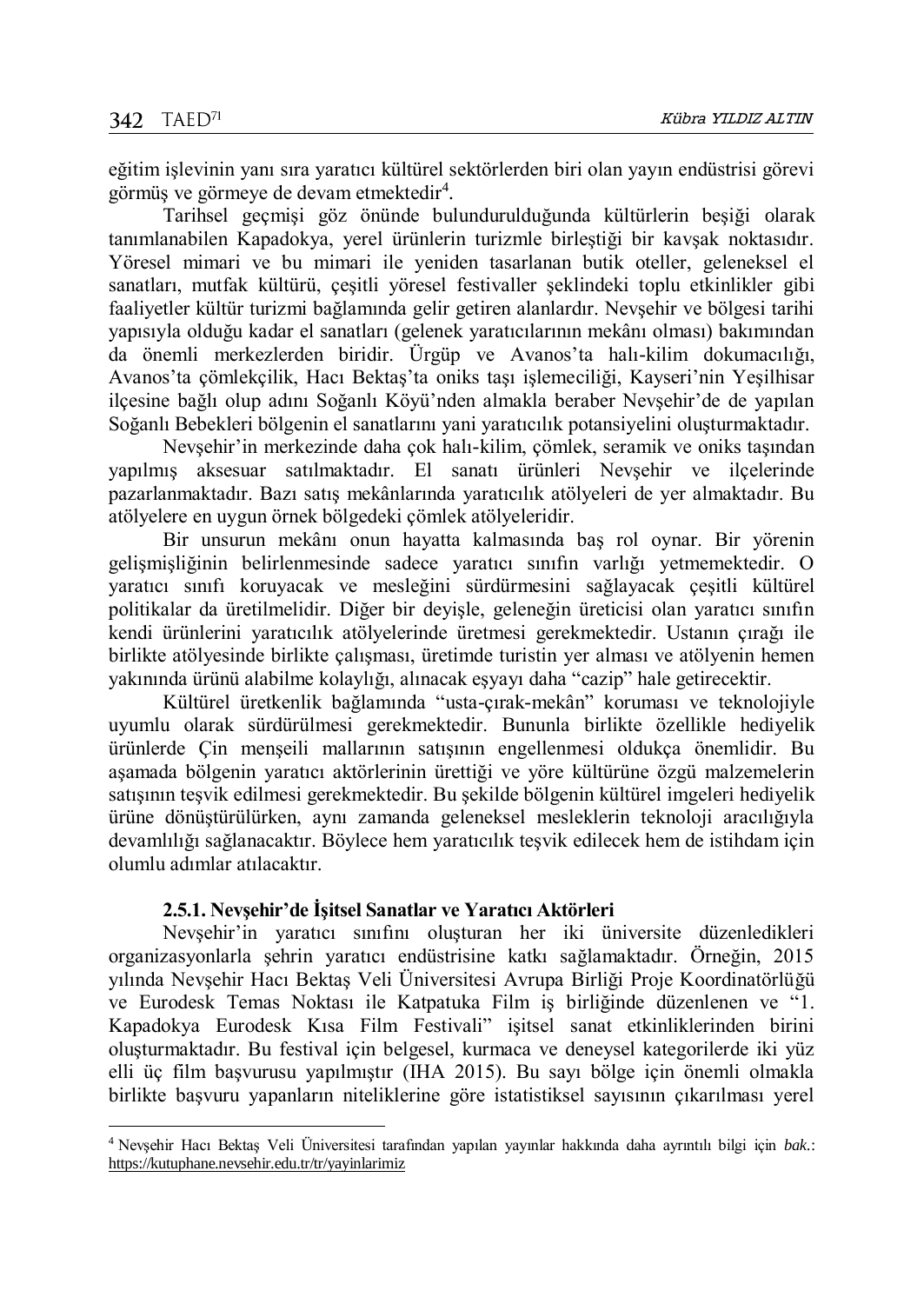yaratıcı aktörlerin tespitinde önemlidir. Bu sayede sadece üniversitede öğretim verenlerin ve öğrenim görenlerin değil, üniversite dışından da katılımın ne kadar olduğunun belirlenmesi sağlanacak ve böylece Nevşehir'de yaşayan ve senaryo yazan yaratıcı aktörlerin tespiti gerçekleşebilecektir. Bununla birlikte 2013 yılında Nevşehir Hacı Bektaş Veli Üniversitesi ve Ahiler Kalkınma Ajansı iş birliğinde "Kapadokya Doğal Film Platosu Haritasının Oluşturulması Projesi" planlanmış ancak nihayete erdirilememiştir. Ahiler Kalkınma Ajansı'nın 2020 yılı çalışma programında bölge film envanterinin güncellenmesinin gerekliliğinin belirtilmesi, film endüstrisine yönelik film platosu ön fizibilite çalışmasının yapılacağının bildirilmesi (Ahiler Kalkınma Ajansı 2020: 22) bölgenin yaratıcı endüstrisi açısından dikkate değerdir.

Şehrin işitsel sanatlarına yönelik olarak özellikle bölgede icra edilen ozanlık geleneğinin ustaları (ozan Sadık Gül, rahmetli Refik Başaran'ın torunu, aynı ad ve soyadı taşıyan Refik Başaran) yaratıcı aktörler arasındadır. İşitsel sanatlar alanındaki aktörlerin tespiti bölgenin yaratıcı endüstrisi açısından önemlidir. Bu bakımdan işitsel sanatlar alanında yapılacak yeni çalışmalarla, Nevşehir'de yaşayan Nevşehir'in yaratıcı aktörlerine yenilerinin eklenmesi, bölgenin yaratıcı ekonomisine katkı sağlayacaktır.

### **2.5.2. Nevşehir'de Görsel Sanatlar ve Yaratıcı Aktörleri**

Üniversitelerin bulundukları şehirlerdeki işlevleri oldukça önemlidir. Bu işlevselliğin şehrin ekonomisiyle birleştirilmesi, bölgesel ve ulusal anlamda yaratıcı endüstriye katkı sunacaktır. Bu bağlamda üniversitelerin geleneksel veya modern olarak görsel sanatlar alanındaki etkinlikleri, bölgeye yaratıcı aktörleri çekerken, bölgenin de tanınırlığını arttıracaktır. Nevşehir Hacı Bektaş Veli Üniversitesi'ndeki NEVKAM öncülüğünde 2011 yılında düzenlenen 1. Uluslararası Nevşehir Tarih ve Kültür Sempozyumu'nda poster bildiriler sunulmuş ve sempozyumda yüz yirmi dokuz sanatçı eserlerini sergilemişlerdir. Bu sempozyum, yaratıcı aktörlerin bölgeye çekilmesi açısından önemli bir etkinliktir.

Yine aynı üniversite tarafından 2015 yılında düzenlenen "Ustalarımız" konulu Avanos sergisi ile 1. Kişisel Fotoğraf Sergisi örnek olarak verilebilir. Üniversite bünyesindeki ASEM tarafından gerçekleştirilen 9. Uluslararası Avanos Uygulamalı Seramik Sempozyumu'nda (UAUSS 2015) altı yabancı ve beş Avanoslu çömlek sanatçısı ile üç Türk akademisyenin "Dış Mekân Seramikleri" temalı eserlerini sergilemeleri de dikkat değerdir. Ayrıca üniversite bünyesindeki Güzel Sanatlar Fakültesi ile tasarım alanında eğitim veren meslek yüksekokulları çeşitli sergiler düzenlemektedir. Bu sergilerde sadece modern sanat eserlerinin ve sanatçılarının değil, aynı zamanda bölgenin geleneksel yaratıcı aktörlerinin de katılımları ve konferanslar vermeleri kayda değerdir. Bu etkinlikler hem bölgenin gelişimine hem de şehrin yaratıcı endüstrisine artı bir değer katmaktadır.

Nevşehir'e bağlı Avanos'ta çömlekçilik yaygın geleneksel mesleklerdendir. Çömlek, sadece sanatsal değil aynı zamanda geçim kaynağı olup, süs eşyasından bölgenin geleneksel mutfağına kadar hemen her alanda kullanılan bir malzemedir. Çömlek ustaları ise bölgenin yaratıcı aktörleri arasındadır. Bu bağlamda hem geleneksel mesleğin korunması hem de yaratıcı endüstriye katkı sağlaması açısından "Avanos Çömleği" menşe adlı bu coğrafi işaretin 6769 sayılı Sınai Mülkiyet Kanunu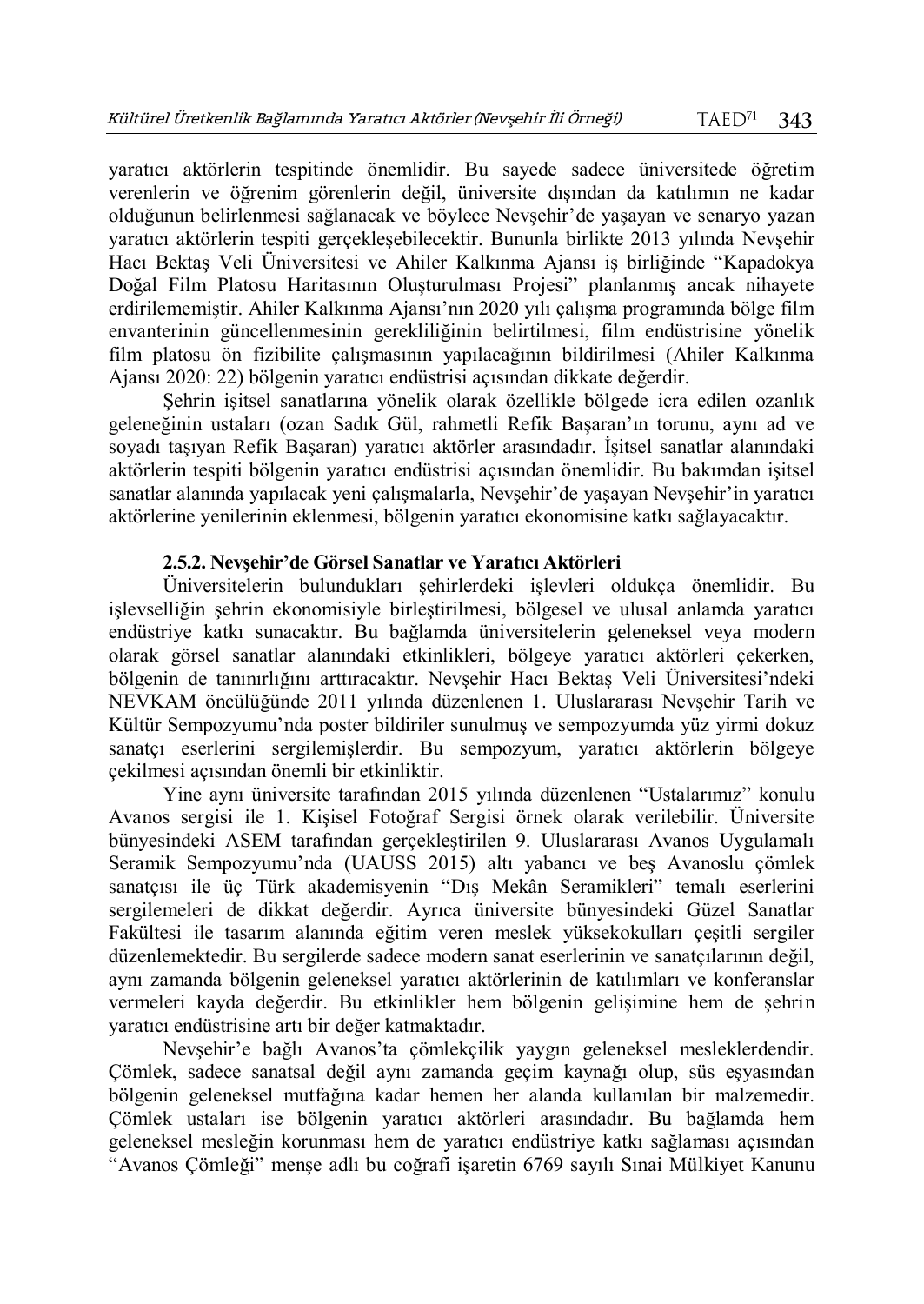$\overline{a}$ 

kapsamında 05.09.2017 tarihinden itibaren korunmak üzere 25.12.2017 tarihinde tescil edilmesi oldukça önemlidir (Türk Patent Enstitüsü 2019a). Avanos çömleğinin markalaşması ise özelde ilçenin, genelde ilin marka kentler içine dahil edilmesini sağlayacaktır. Nevşehir, kültürel üretkenlik açısından zengin bir geleneksel birikime sahiptir. Bu özgünlüğün kültür endüstrisiyle desteklenmesi gerekmektedir<sup>5</sup>.

Gastronomi olarak tanımlayabileceğimiz mutfak kültürü de bir sanat alanıdır ve bu kültürün aşçısı, o kültürün yaratıcı bir aktörüdür. Mutfak kültürü hem damağa hem de göze hitap etmektedir. Kültürel endüstrinin yaratıcı alanlarından biri olan mutfak kültürü, aynı zamanda Yaratıcı Şehirler Ağı'nda yer alan temalardan birisidir. Anadolu'nun diğer şehirlerinde olduğu gibi Nevşehir'in de kendine has yöresel mutfağı vardır. Nevşehir'e özgü çorba, ana yemek ve tatlıların yanı sıra bölgede üretimi yapılan yaygın içecek şaraptır. Nevşehir, doğal coğrafyasının yanında şarap ve şarapçılığı ile de tanınmaktadır. Bu bağlamda eski şırahanelerin ve şaraphanelerin turizmde işlevsel kullanımı bölge turizmine artı bir değer katacaktır.

Yukarıda sayılanların dışında bölgede başka görsel sanatlar ile yaratıcı aktörler de şehrin gelişmesine katkı sağlayacak yaratıcı endüstriler haline getirilebilir. Bunlardan biri Kapadokya yöresine ait olmayan ancak tüm dünyada bilinen bez bebeklerdir. Nevşehir'deki Kapadokya Sanat ve Tarih Müzesi'nin kurucusu Sibel Sibel Radiye Gül'dür. Türk kültüründe derin izler bırakan geleneksel meslekleri günümüze kostümlü olarak taşıyan bu yaratıcı aktör, Kapadokya bölgesine kazandırdığı Sanat ve Tarih Müzesi'nde el yapımı bez bebekleri sergilemektedir. Sibel Radiye Gül, Türk tarihinin izlerini yansıtan bebekleri ile Türk kültürünün ve Nevşehir bölgesinin tanıtımına hizmet etmektedir. "Geleneğin minyatürleşmesi" olarak da tanımlayabileceğimiz bu sanat UNESCO'nun programlarına dahil edilmelidir. Bu geleneği sürdüren Sibel Radiye Gül ise Yaşayan İnsan Hazineleri kapsamına alınmalıdır.

Geleneğin minyatürleşmesi, bazı kültürel miras ürünlerinin korunması açısından önemli ve hatta gereklidir. Bugün, mekânların yok edilmesiyle kaybolan kültürler minyatürleşerek nefes alanı veya çıkış yolu bulabilmişlerdir. Bu bağlamda minyatürleşen herhangi bir kültürel miras geleneksel ve özgün niteliklerine sadık kalınarak, estetiğe feda edilmeden kendini güncelleyip yaşamaya devam ettirilmelidir.

Nevşehir'in resim alanında önemli ressamlarından biri İsmail Başer'dir. Heykeltıraş ve ressam İsmail Başer, Göreme Açık Hava Müzesi'nin girişinde Kapadokya'yı ve Türk kültürünü yansıtan resimler yapmaktadır. Sadece tuval üzerinde çalışmayan Başer, aynı zamanda papirüs yapraklarına da Kapadokya manzarası ve derviş resimleri resmetmektedir. Yaratıcı aktör tanımlamasına uygun olarak evinin bahçesinden toplayıp kuruttuğu vişne yapraklarına da Kapadokya resimleri yapan sanatçı (Anadolu Ajansı 2014), UNESCO'nun Yaşayan İnsan Hazineleri listesine dahil edilmesi gereken yaratıcı kültürel aktörlerden birisidir.

<sup>5</sup> Yörenin mutfağı içindeki kuruyemiş kabak çekirdeği de coğrafi işaret olarak tescillenmiştir. Bu coğrafi işaret, 6769 sayılı Sınai Mülkiyet Kanunu kapsamında 30.10.2017 tarihinden itibaren korunmak üzere 11.02.2019 tarihinde tescil edilmiştir (Türk Patent Enstitüsü 2019b).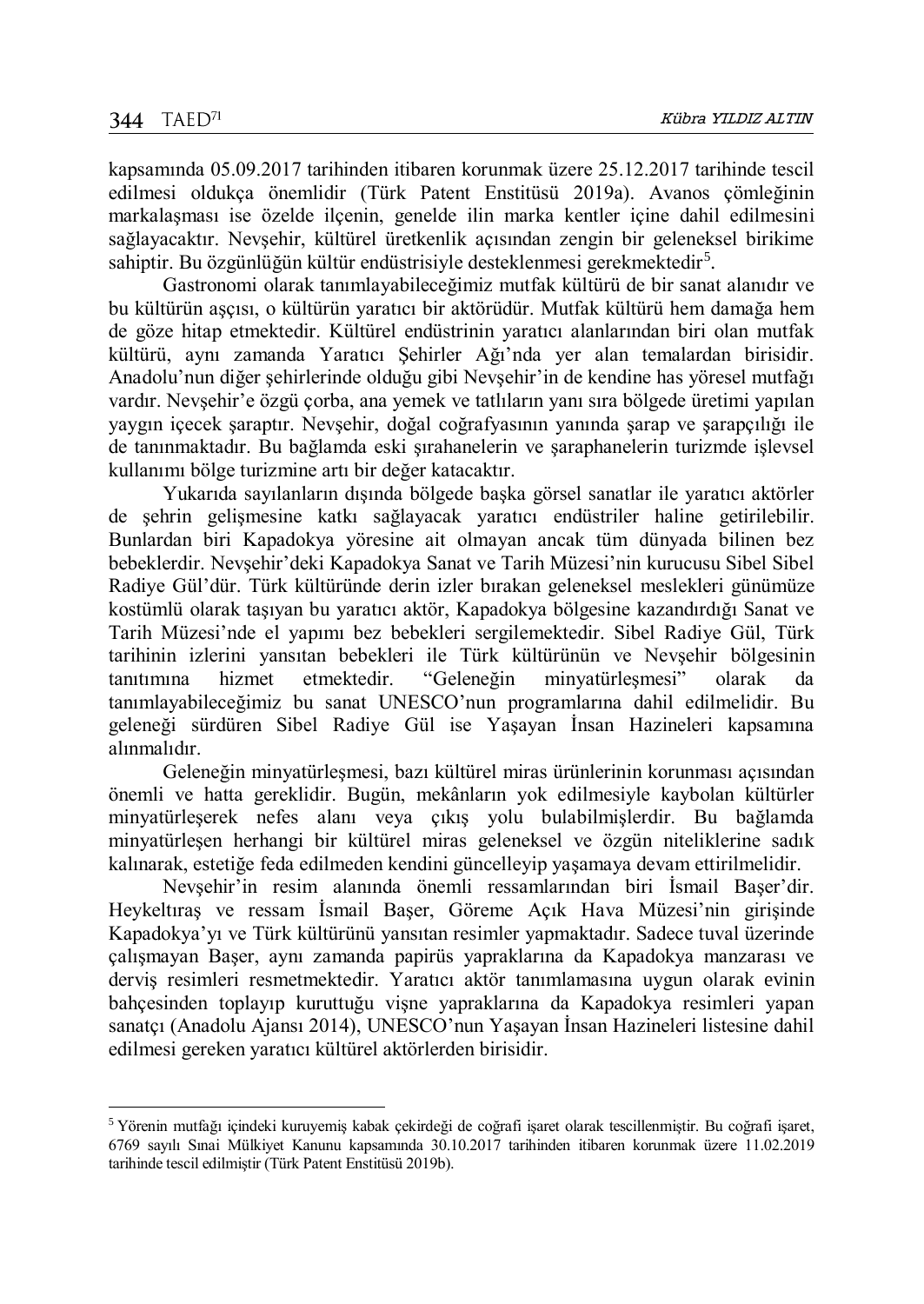Bölgede Ebru sanatı da icra edilmektedir. Yaşayan ebru sanatçıları arasında Naile Bozkurt (Naile Sanat Evi-Ebru Sanat Merkezi/Uçhisar-Göreme) ve Güler Somtürk (Kapadokya Ebru Sanat Evi/Ürgüp) sayılabilir.

Bölgenin hat sanatı ustaları da vardır. Ahmet Avlanmaz hat alanında yaratıcı aktörler arasında sayılabilir. Bölgede resim, ebru ve hat sanatı yanında gravür de icra edilen mesleklerdendir. Bu meslek alanında tespit edilen tek yaratıcı aktör Yaşar Alan'dır (Alkan 2019).

Bölgede taş işçiliği ve taş yontuculuğu mesleği temel geçim kaynaklarından biridir. Şehrin mimarisinde en büyük katkıyı veren bu ustalar bölgenin desteklenmesi gereken ilk sıradaki yaratıcı aktörlerindendir. İl ve ilçelerinde özellikle konaklarıyla ünlü olan ve bu sayede birçok dizi ve filme mekân sağlayan Nevşehir'in bu aktörlere ve mesleğe destek vermesi gerekmektedir. Taş ustalarına çeşitli platformlarda yer verilmesi, yaşayan taş ustalarının UNESCO Yaşayan İnsan Hazineleri programına dahil edilmesi gerekmektedir.

### **2.5.3. Nevşehir'de Dramatik Sanatlar ve Yaratıcı Aktörleri**

Dramatik sanatlar, yaratıcılığın üst düzeyde kullanıldığı alanlardandır. 2010 yılında Nevşehir Belediyesi, Sabancı Vakfı ve Nevşehir Türk Kadınlar Birliği ortaklığında Birleşmiş Milletler destekli bir proje gerçekleştirilmiştir. Proje kapsamında oluşturulan Nevşehirli Kadınlar Amatör Tiyatro Topluluğu oyuncuları "Sinyalizasyon-Biz de Varız" isimli oyunlarını sahnelemişlerdir. Proje kapsamında Nevşehir'de yaşayan yirmi kadın üç aylık bir tiyatro eğitimi alıp kendi yaşadıkları olayları sahneleyerek gösterime sunmuşlardır. Tiyatro, beş aylık dönemde on defa düzenlenmiş ve oyun, Nevşehir'in yedi ilçesinde sahnelenmiştir (CHA 2010, Sabancı Vakfı 2010). Bölgede icra edilen dramatik sanatlar yelpazesinde, bölgesel kalkınma ve kadının bireyselleşmesi adına önemli bir adımdır. Bölgede bulunan devlet üniversitesinin de bir tiyatro kulübünün bulunması ve çeşitli dönemlerde oyunlar sergilemesi de dikkate değerdir.

Bugün geleneksel sanatlardan biri olarak kabul edilen meddah ve gölge oyunu geleneklerini yaşatacak ustaların olmayışı bu mesleğin kaybolmasına sebep olmaktadır. Anadolu'nun büyük şehirlerinde yaşayan "son meddah" klişeleri ile anılan bu yaratıcı aktörler Yaşayan İnsan Hazinesi kapsamına alınmalı ve çeşitli illerde bu faaliyeti yaşatacak çıraklar yetiştirebilmeleri için destek verilmelidir. Mesleğin kaybolmaması ve sürdürülebilirliği için çırak yetiştirmek oldukça önemlidir. Bununla birlikte yerli ve yabancı turist ağırlayan Nevşehir'de turiste de cazip gelecek bölgeye özgü kültürel unsurlar seyirlik oyunlarla canlandırılabilir. Bölgede halen eğlendirme şekli olarak sunulan Türk Gecelerinde bölgenin kültürel yapısına uygun olmayan seyirlik oyunlar denetimden geçmelidir. Bu bağlamda Türk gecelerinde alternatif olarak meddah veya karagöz geceleri etkinlikleri düzenlenebilir.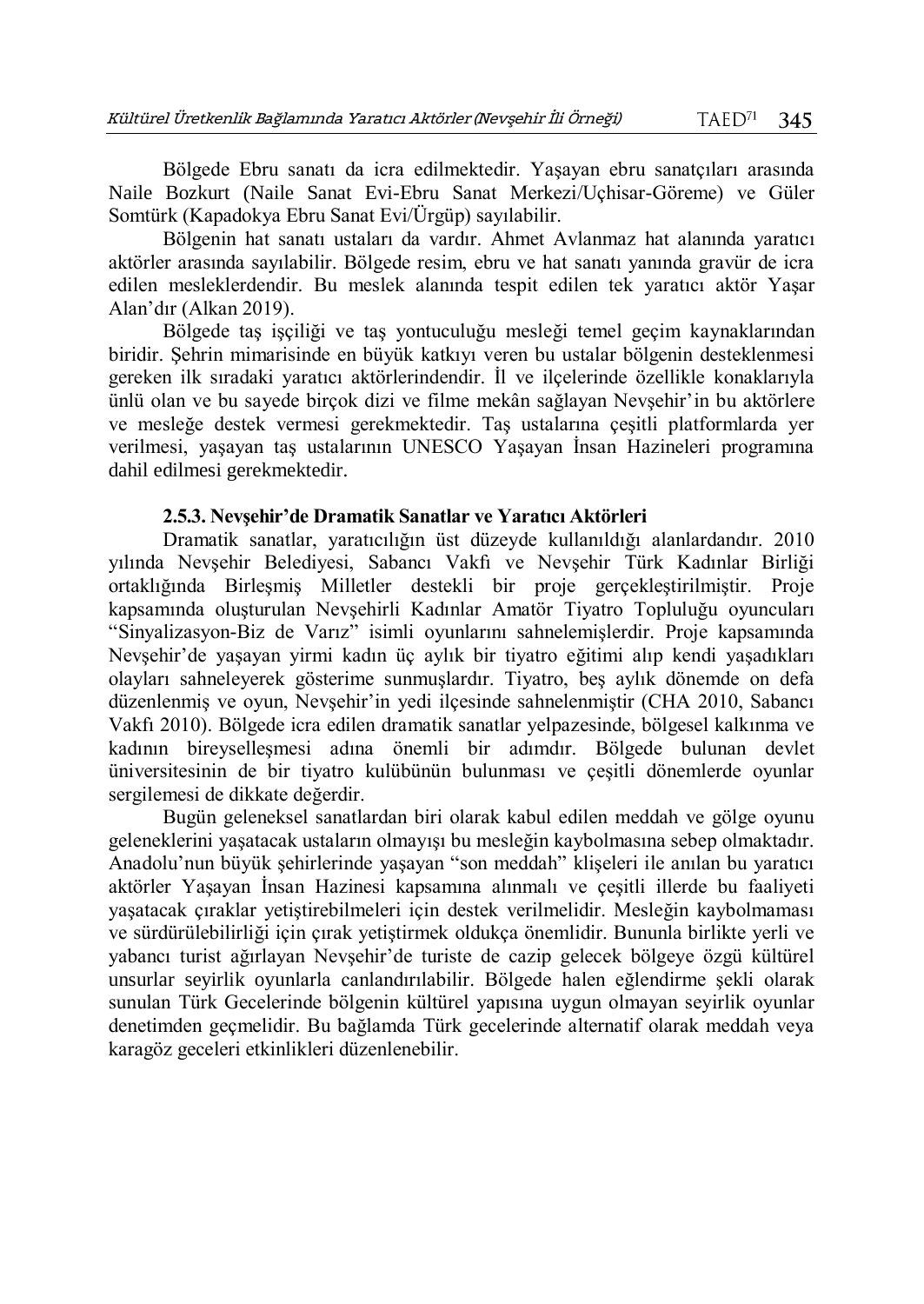#### **Sonuç**

Günümüz küresel ekonomisinde yaratıcılık ve buna bağlı olarak rekabet edebilirlik, piyasalarda rol oynayan temel aktör konumundadır. Bu bağlamda ülke ekonomisine katkı sağlamak amacıyla ekonomide yaratıcılığın etkisi üzerine yapılan çalışmaların son yıllarda arttığı görülmektedir. Dünyada yapılan çalışmalarda sorunların tespit edildiği ve buna uygun çözüm önerilerini kapsayan politikaların önerildiği görülmektedir. Bu yaklaşımlardan biri R. Florida'nın bölgesel kalkınmayı gerçekleştirmek için belirlediği üç temel aktör olup 3T olarak isimlendirilir: "Yetenek/Yaratıcı Sınıf", "Teknoloji" ve "Tolerans/Hoşgörü". Ülkemizde hazırlanmış olan Onuncu Kalkınma Planı'nda bu üç aktöre yönelik politikalar olduğu görülmekle birlikte bunların uygulamaya geçirilmesi hem bölgesel hem de ulusal çapta kalkınmayı hızlandırabilir.

Son yıllarda yaratıcı ekonomi önem kazanmıştır. Yaratıcılık yeni fikirlerin geliştirilmesi, özgün tasarımların gerçekleştirilmesi, yeni buluşların yapılması anlamına gelmektedir. Yeniliğin, daha kapsayıcı biçimde inovasyonun gerçekleşip sürdürülebilirliği için teknoloji temelinde yaratıcı aktörlere ve toleransa ihtiyaç vardır. Bunlar tek başlarına olduklarında anlamsız veya güçsüzken, bir araya geldikleri zaman olumlu sonuçlar ortaya çıkarırlar. Bu bakımdan sadece yaratıcılık kendi başına yeterli değildir. Ancak yaratıcı kümelerin kentte varlığı, kenti cazibe merkezine çevirip oranın tercih edilir kılınmasında önemlidir. Bu bağlamda yaratıcı sınıfı, ekonomiye ivme kazandıran bir itici güç olarak görmek gerekir.

Bu çalışmada Florida'nın belirlediği üç aktörden özellikle yaratıcı aktörler ve onların bir grubunu oluşturan yaratıcı sınıflar üzerinde durulmuş; Nevşehir'deki yaratıcı sınıf tespit edilip, bu sınıfların desteklenmesi gerektiği vurgulanmıştır. Çünkü günümüz küreselleşme çağında kültürel mirasın korunup gelecek kuşaklara aktarılması ancak bu şekilde mümkündür.

Yaratıcı bir aktör olarak sanatçılar, kültürel mirasın temel taşıyıcılarıdır. İlde bu kişilerin tespit edilmesi ve UNESCO'nun Yaşayan İnsan Hazineleri ağına dahil edilmesi gerekmektedir. Yaratıcı aktörlerin tamamını kapsayan yaratıcı sınıf zümresi için devlet destekleri sağlanmalıdır. Devletin resmî kurumları ile bölgenin sivil kuruluşları arasında iş birliği yapılmalı ve ortak projeler üretilmelidir.

Nevşehir ilinde yaratıcı aktör olarak isimlendirilen ve kültür endüstrisinin bir parçası olan sınıfın özellikle teknolojiyi kullanmaları noktasında desteklenmeleri gerekmektedir.

Zanaat olarak nitelendirilen nalbantlık, demircilik gibi mesleklerin ve bu mesleği icra edenlerin, bir heykeltıraştan, bir ressamdan veya bir ebru sanatçısından ayrı tutulması bu çalışmanın çıkış noktalarından biridir. Bu "ilkel" düşünce tarzı J. Goody'nin *Yaban Aklın Evcilleştirilmesi* (2001) adlı kitabında değindiği şekliyle "bizonlar, uygar-barbar, mantıksal-mantık dışı" şeklindeki anlayışın devamı gibidir. Bu çalışmada zanaatkar da bir yaratıcı aktör kabul edilmektedir. Genelde zanaatkarlık olarak adlandırılan nalbantlık, ayakkabıcılık, demircilik gibi meslekler yaygın olarak bölgenin sanayi sitelerinde faaliyet göstermektedir. Yaratıcı sınıf bu mekânlardan çıkarılıp, geçmişi, hafızası olan mekânlara taşınmalı ve bu sayede yaratıcılık ile bağlamın bütünleşmesi sağlanmalıdır.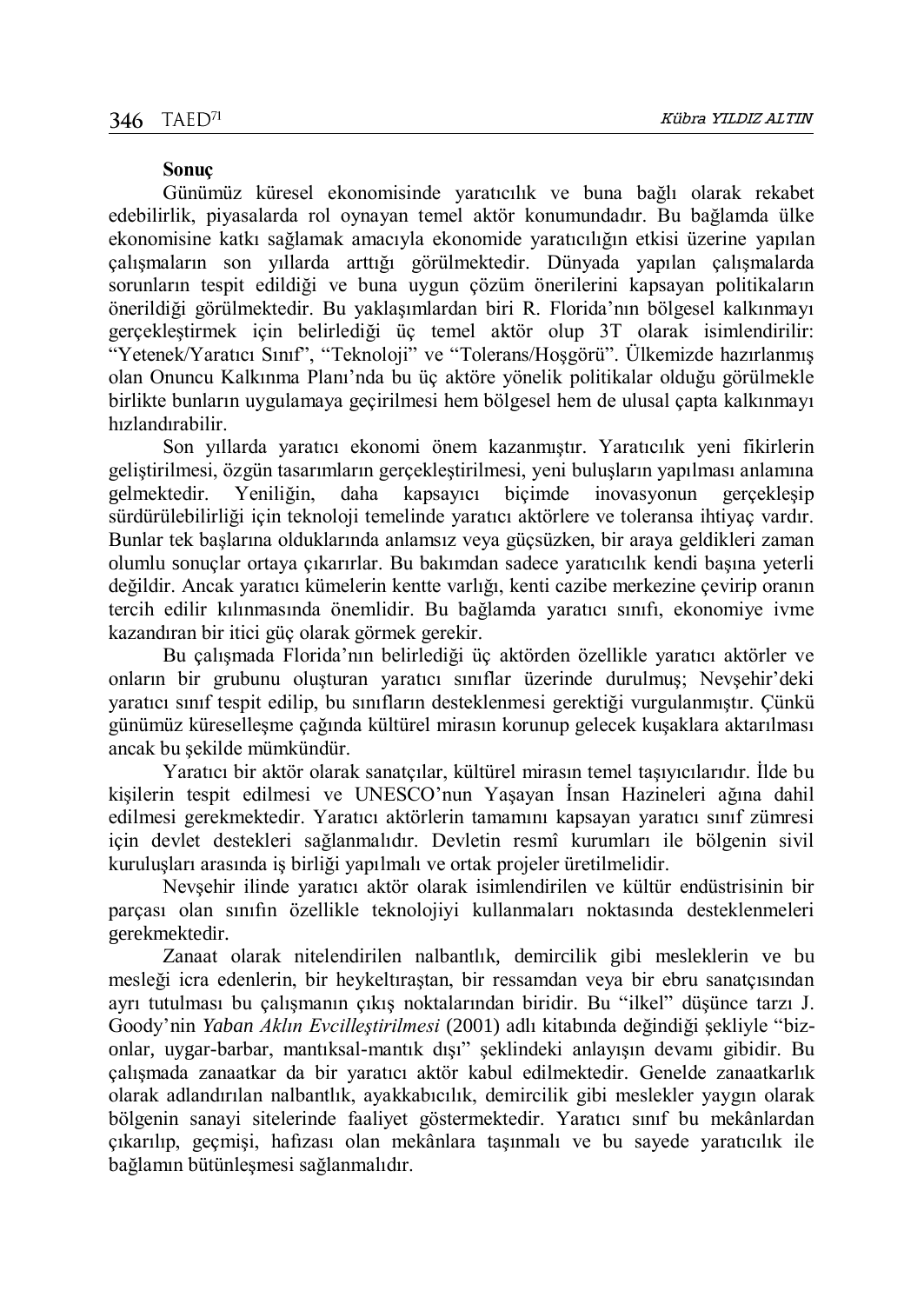Nevşehir Belediyesinin UNESCO tarafından belirlenmiş olan şehirler ağından birine dahil olması ve bu konuda ivedilikle çalışmalara başlaması bölgenin yaratıcılığının geliştirilmesine katkı sunacaktır. Gerek ulusal gerekse uluslararası çevrelerden uzun metrajlı sinema filmi çekimi için rağbet gören Nevşehir, bu özelliği itibariyle Yaratıcı Şehir Ağı içindeki "Sinema/Film Şehirleri" kategorisi için önerilebilir.

İlin yeni destinasyon alanlarında bölgenin SOKÜM ürünlerinin tanıtılması başta olmak üzere kültür endüstrisine yönelik çalışmalar başlatılmalıdır. Bu türden faaliyetler, ayrıca bölgedeki yaratıcı aktörlerin desteklenmesini sağlayacaktır.

Sanatçıların, gelenek pazarlayıcılarının, izleyicilerin bilinçlendirilmesi ve bölgesel politika bağlamında "ortak akıl" ile hareket edilmesi gerekmektedir. Aksi bir durumda günümüzde olduğu gibi ürünün daha fazla satılması adına "turistikleştirmeye (turistification)" maruz kalınabilir. Daha fazla turist çekmek adına, o yöreye uygun olmayan ürünlerin satılması ise yöre turizmine yönelen en büyük darbelerden biridir. Çünkü bu çekirdeğin, özün (core) korunması, yeni filizlerin doğmasını sağlayacak esas yapıyı oluşturmaktadır.

Sonuç olarak Nevşehir ilinde kültür yönetiminin daha planlı olması ve kültürel üreticilik bağlamında yaratıcı aktörler özelinde uygulamaların teşvik edilmesi önem arz etmektedir. Bu süreçte yerel yönetim ile özellikle üniversite başta olmak üzere ildeki diğer kurum ve kuruluşlar iş birliği içinde hareket etmelidir.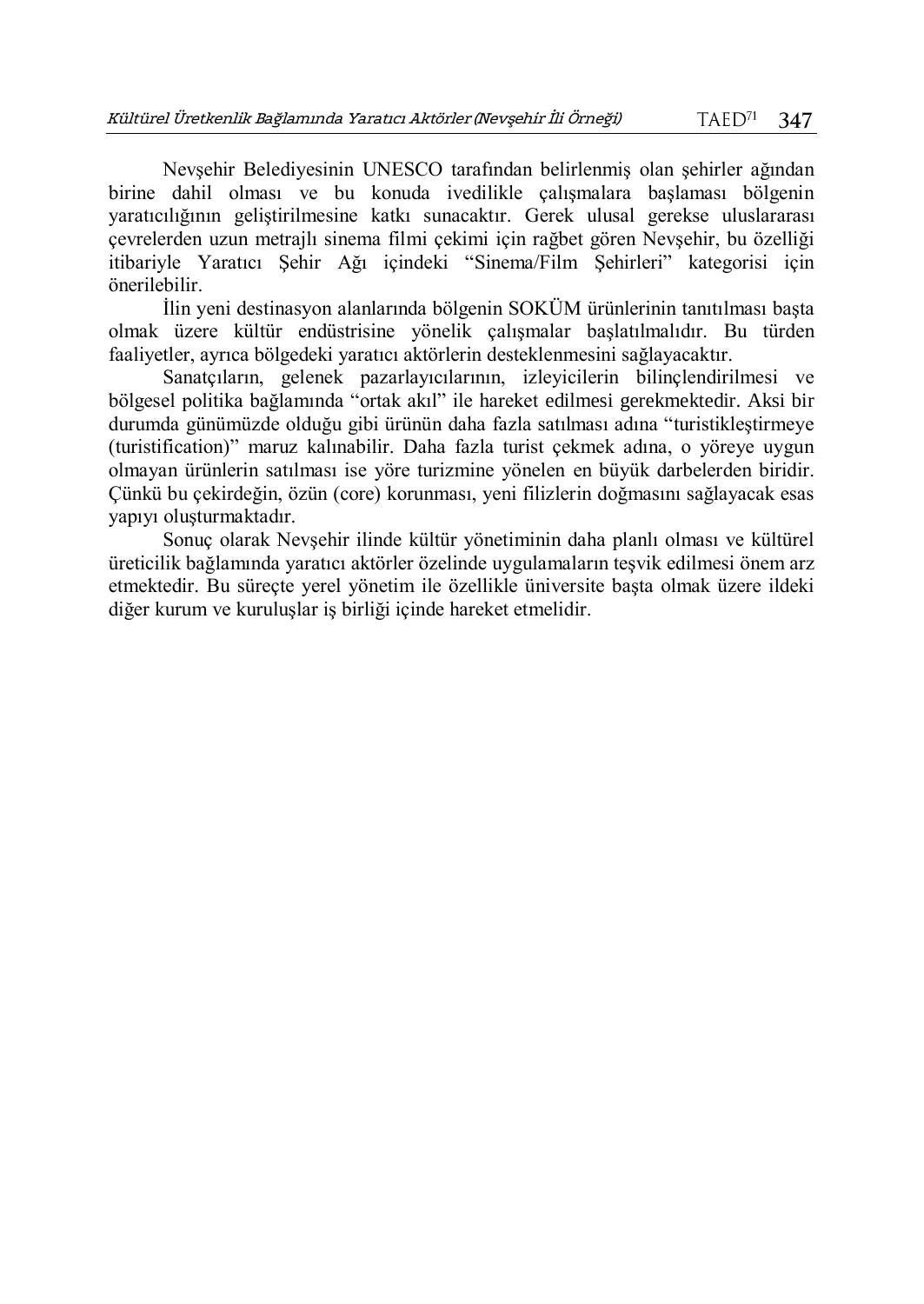#### **Kaynaklar**

- ABB. (2014). *Avrupa Birliği Programları (2014-2020)*. https://www.ab.gov.tr/files/SBYPB/birlik%20programlari/ab\_birlik\_programlari.pdf (Son Erişim Tarihi: 20.04.2019).
- Ahiler Kalkınma Ajansı. (2020). *2020 Yılı Çalışma Programı*. <https://www.ahika.gov.tr/assets/upload/dosyalar/2020-yili-calisma-programi.pdf> (Son Erişim Tarihi: 09.12.2020).
- Alkan, Behçet. (2019). "Her Yere Kapadokya'yı Resmediyor". <https://www.aa.com.tr/tr/yasam/her-yere-kapadokyayi-resmediyor/1417678> (Son Erişim Tarihi: 21.04.2019).
- Anadolu Ajansı. (2014). "Kapadokya'yı Vişne Yapraklarına Resmediyor". [https://www.haberler.com/kapadokya-yi-visne-yapraklarina-resmediyor-6000863](https://www.haberler.com/kapadokya-yi-visne-yapraklarina-resmediyor-6000863-haberi/) [haberi/](https://www.haberler.com/kapadokya-yi-visne-yapraklarina-resmediyor-6000863-haberi/)
	- (Son Erişim Tarihi: 22.11.2020).
- Aykanat, A. (2017). ["Üzerine Bastığınızda Kinetik Enerji Depolayan Kaldırım Sistemi](https://www.webtekno.com/uzerine-bastiginizda-kinetik-enerji-depolayan-kaldirim-sistemi-gelistirildi-h22093.html)  Gelistirildi!".

[https://www.webtekno.com/uzerine-bastiginizda-kinetik-enerji-depolayan-kaldirim](https://www.webtekno.com/uzerine-bastiginizda-kinetik-enerji-depolayan-kaldirim-sistemi-gelistirildi-h22093.html)[sistemi-gelistirildi-h22093.html](https://www.webtekno.com/uzerine-bastiginizda-kinetik-enerji-depolayan-kaldirim-sistemi-gelistirildi-h22093.html) (Son Erişim Tarihi: 19.04.2019).

- CHA. (2010). "Kadınlar, Dünya Kadınlar Günü İçin İkinci Kez Oyun Sergiledi". [https://www.haberler.com/kadinlar-dunya-kadinlar-gunu-icin-ikinci-kez-oyun-haberi](https://www.haberler.com/kadinlar-dunya-kadinlar-gunu-icin-ikinci-kez-oyun-haberi/) (Son Erişim Tarihi: 21.04.2019).
- CHA. (2012). "Yaratıcı Ürün ve Hizmetlerin Dünya Ticaretinde Hacmi". [https://www.cihan.com.tr/tr/yazici-yaratici-urun-ve-hizmetlerin-dunya-ticaretinde](https://www.cihan.com.tr/tr/yazici-yaratici-urun-ve-hizmetlerin-dunya-ticaretinde-hacmi-yuzde-14-buyudu-844009.htm)[hacmi-yuzde-14-buyudu-844009.htm](https://www.cihan.com.tr/tr/yazici-yaratici-urun-ve-hizmetlerin-dunya-ticaretinde-hacmi-yuzde-14-buyudu-844009.htm) (Son ErişimTarihi: 19.04.2019).
- Creative Cities Network. (2019). "Creative Cities Map". <https://en.unesco.org/creative-cities/creative-cities-map> (Son Erişim Tarihi: 20.04.2019).
- Discovery Channel. (2009). *NextWorld: Future Intelligence*.
- Ekici, Metin ve Fedakâr, Pınar. (2013). "Ege Üniversitesi" Deneyimleriyle Somut Olmayan Kültürel Mirası "Yaşatarak Koruma". *Millî Folklor*, 100, 50-60.
- Esen, Ü. Bike ve Atay, Özlem. (2017). "Ekonominin Yeni Yüzü: Yaratıcı Ekonomi". *Sosyoekonomi*, 33, 59-80.
- Florida, Richard; Mellander, Charlotta and King, Karen. (2015). *The Global Creativity Index 2015*. Publication of the Martin Prosperity Institute.
- Florida, Richard. (2002). "The Rise of the Creative Class: Why Cities without Gays and Rocks are Losing the Economic Development Race". *The Washington Monthly*, p. 15-25.
- Florida, Richard. (2012). *The Rise of the Creative Class*. New York: Basic Books.
- Goody, Jack (2001). *Yaban Aklın Evcilleştirilmesi*. Ankara: Dost Kitabevi.
- Gülüm, Erol. (2015). "Yaratıcı Turizm-Halk Kültürü İlişkisi ve Yerelin Popülerleşmesi". *Millî Folklor*, 105, 87-98.
- Hocaoğlu, Dilek. (2015). "Yaratıcı Endüstrilerin Yerel Ekonomilerdeki Önemi ve Tasarımın Bu Endüstrilere Katkısı". *Planlama*, 3, 189-194.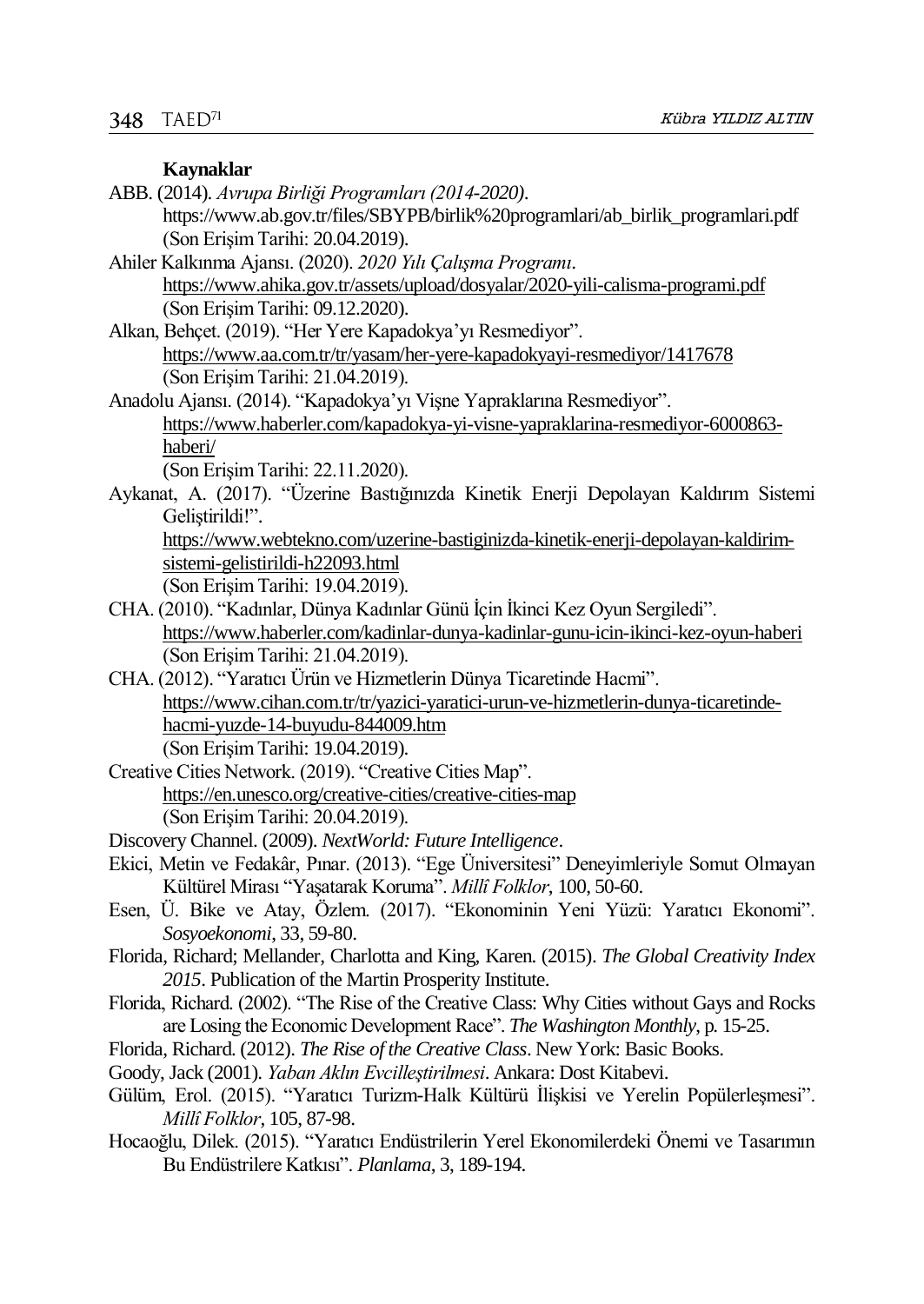http://web.nevsehir.edu.tr/tanitim/ (Son Erişim Tarihi: 30.11.2020). https://mirasmuzesi.nevsehir.edu.tr/tr (Son Erişim Tarihi: 30.11.2020). IHA. (2015). "1. Kapadokya Eurodesk Kısa Film Festivali". [http://www.hurriyet.com.tr/1-kapadokya-eurodesk-kisa-film-festivali-finalistleri-belli](http://www.hurriyet.com.tr/1-kapadokya-eurodesk-kisa-film-festivali-finalistleri-belli-oldu-37071061%20(Son%20Erişim%20Tarihi:%2021.04.2019).)[oldu-37071061](http://www.hurriyet.com.tr/1-kapadokya-eurodesk-kisa-film-festivali-finalistleri-belli-oldu-37071061%20(Son%20Erişim%20Tarihi:%2021.04.2019).) (Son Erişim Tarihi: 21.04.2019). Kalkınma Bakanlığı. (2013). *Onuncu Kalkınma Planı 2014-2018*. [http://www3.kalkinma.gov.tr/DocObjects/view/15089/Onuncu\\_Kalk%C4%B1nma\\_P](http://www3.kalkinma.gov.tr/DocObjects/view/15089/Onuncu_Kalk%C4%B1nma_Plan%C4%B1.pdf) [lan%C4%B1.pdf](http://www3.kalkinma.gov.tr/DocObjects/view/15089/Onuncu_Kalk%C4%B1nma_Plan%C4%B1.pdf) (Son Erişim Tarihi: 20.04.2019). Kloudová, Jitka and Chwaszcz, Ondrej. (2012). "Transformation of 3t Model towards the Comparison of Creative Centres within the European Union". *E a M: Ekonomie a Management*, 4, 56-70. Kumral, Neşe. (2010). "Yaratıcılık ve İzmir Üzerine". *Ege University Working Papers in Economics*. Kumral, Neşe ve Güçlü, Mehmet. (2013). "Kültür Ekonomisi ve Bölgesel Politika". *Ege University Working Papers in Economics*. Kültür ve Turizm Bakanlığı. (2007a). *Türkiye Turizm Stratejisi 2023 ve Eylem Planı 2007- 2013*. Ankara: Kültür ve Turizm Bakanlığı. Kültür ve Turizm Bakanlığı. (2007b). *Türkiye Turizm Stratejisi (2023)*. Ankara: Kültür ve Turizm Bakanlığı. Kültür ve Turizm Bakanlığı. (2007c). *Dünyada ve Türkiye'de Turizm*. <http://yigm.kulturturizm.gov.tr/TR,9870/turizm-raporlari.html> (Son Erişim Tarihi: 19.04.2019). Kültür ve Turizm Bakanlığı. (2008). *Dünyada ve Türkiye'de Turizm*. <http://yigm.kulturturizm.gov.tr/TR,9870/turizm-raporlari.html> (Son Erişim Tarihi: 19.04.2019). Kültür ve Turizm Bakanlığı. (2009). *Dünyada ve Türkiye'de Turizm*. <http://yigm.kulturturizm.gov.tr/TR,9870/turizm-raporlari.html> (Son Erişim Tarihi: 19.04.2019). Kültür ve Turizm Bakanlığı. (2019). *Kapadokya Alanı Hakkında Kanun*. <https://www.mevzuat.gov.tr/MevzuatMetin/1.5.7174.pdf> (Son Erişim Tarihi: 10.12.2020). Menger, Pierre-Michel. (2010). "Cultural Policies in Europe. From a State to a City-Centered Perspective on Cultural Generativity". *GRIPS Policy Research Center Discussion Paper*, 1-9. Nevşehir Belediyesi. (2020). "Kayaşehir ve Nevşehir Kalesi'nde Ziyaretçi Akını". [http://www.nevsehir.bel.tr/haber-detay/6236/kayasehir-ve-nevsehir-kalesi-ne](http://www.nevsehir.bel.tr/haber-detay/6236/kayasehir-ve-nevsehir-kalesi-ne-ziyaretci-akini)[ziyaretci-akini](http://www.nevsehir.bel.tr/haber-detay/6236/kayasehir-ve-nevsehir-kalesi-ne-ziyaretci-akini)  (Son Erişim Tarihi: 10.12.2020). Oğuz, M. Öcal. (2008). "Unesco ve Geleneğin Ustaları". *Milli Folklor*, 77, 5-10. Özdemir, Nebi. (2012). "Kültür Ekonomisi ve Endüstrileri ile Kültürel Miras Yönetimi İlişkisi". *Kültür Ekonomisi ve Yönetim*. Ankara: Hacettepe Yayınları, 9-26.